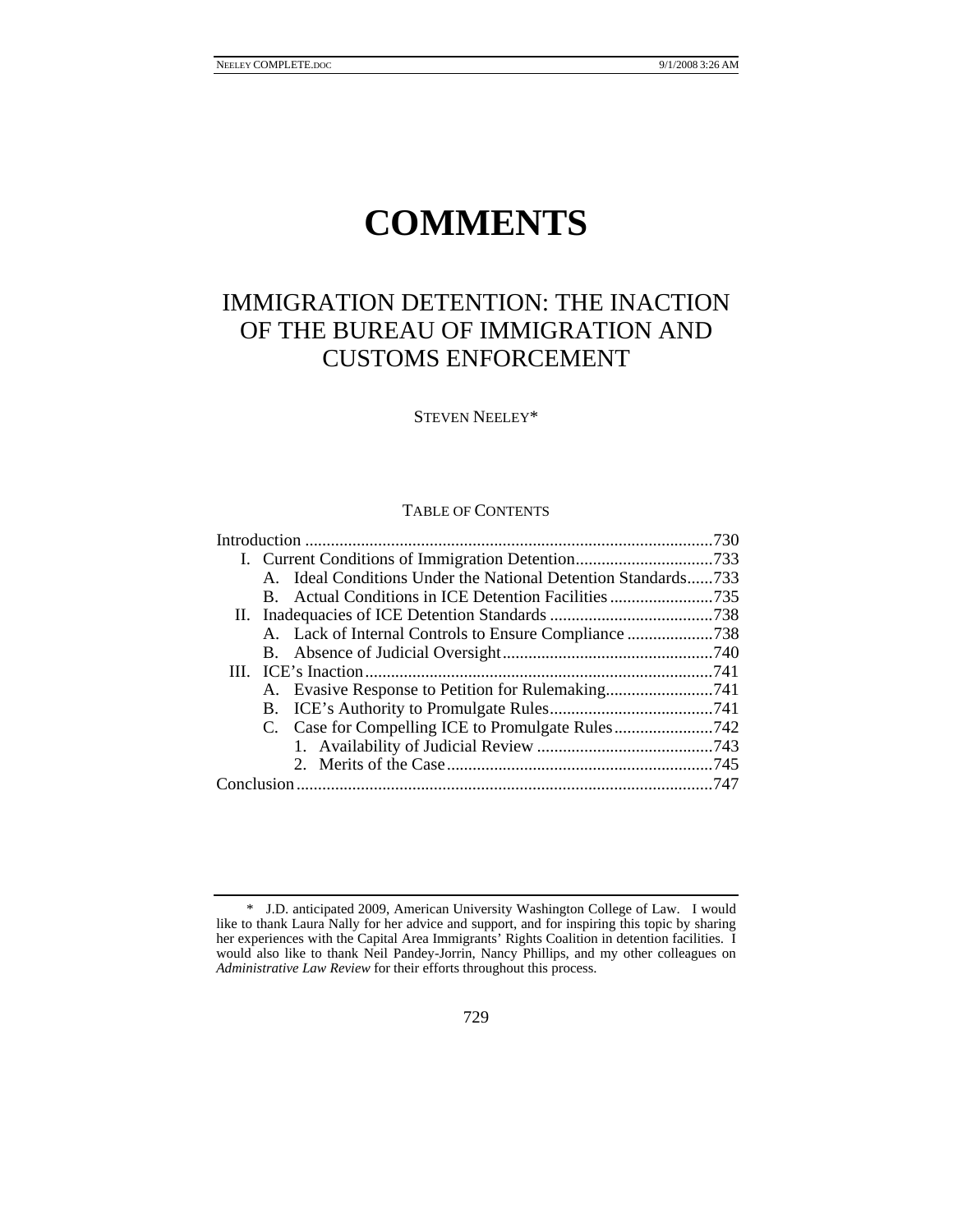#### **INTRODUCTION**

In 2000, following numerous complaints and lawsuits, the Immigration and Naturalization Service (INS) issued the National Detention Standards  $(NDS)$  to govern the treatment of immigration detainees.<sup>1</sup> The standards were designed to provide humane conditions of confinement for immigration detainees<sup>2</sup> and resulted from negotiations between INS, the Department of Justice (DOJ), and various advocacy groups.<sup>3</sup> In total, INS created thirty-eight standards,<sup>4</sup> all of which were compiled in a Detention Operations Manual (DOM).<sup>5</sup> Following the passage of the Homeland Security Act of 2002,<sup>6</sup> the newly created Department of Homeland Security (DHS) assumed the responsibilities of the former INS, while the Bureau of Immigration and Customs Enforcement (ICE) became responsible for detention and removal operations.<sup>7</sup> ICE adopted the NDS and continues to use these standards to govern its detention practices.<sup>8</sup> However, despite the purpose behind the NDS, neither INS nor DHS promulgated the detention standards as binding regulations.

The NDS apply to any facility that houses immigration detainees, including federal detention centers, privately owned and operated facilities, and state or local jails.<sup>9</sup> However, while the NDS theoretically apply to all

2. Hedges, *supra* note 1, at A1*.*

3*. See* OFFICE OF INSPECTOR GEN., DEP'T OF HOMELAND SEC., TREATMENT OF IMMIGRATION DETAINEES HOUSED AT IMMIGRATION AND CUSTOMS ENFORCEMENT FACILITIES 2 (2006) (explaining that the standards were a collaborative effort between the American Bar Association, the Department of Justice (DOJ), the former Immigration and Naturalization Service (INS), and other advocacy groups that engage in pro bono representation of immigration detainees).

4*. See id*. (stating that INS initially created thirty-six detention standards in 2000 and later added two additional standards).

5. DETENTION OPERATIONS MANUAL, *supra* note 1.

6. Pub. L. No. 107-296, 116 Stat. 2135 (2002) (codified at 6 U.S.C. § 111 (2006)).

7*. See generally* 6 U.S.C. § 252 (2006) (establishing the Bureau of Immigration and Customs Enforcement (ICE)); *see also* 6 U.S.C. § 251(2) (2006) (transferring authority for the detention and removal program from the Commissioner of the former INS to the Under Secretary of ICE).

8*. See* DETENTION OPERATIONS MANUAL, *supra* note 1 (listing all of the former INS detention standards as ICE detention standards).

 9. Specifically, the NDS are applicable to Service Processing Centers (SPCs), Contract Detention Facilities (CDFs), and state or local jails that are used by the Department of Homeland Security (DHS) via Intergovernmental Service Agreements (IGSAs) to hold detainees for longer than seventy-two hours. BUREAU OF IMMIGRATION & CUSTOMS ENFORCEMENT, DEP'T OF HOMELAND SEC., DETENTION OPERATIONS MANUAL, INS

 <sup>1.</sup> BUREAU OF IMMIGRATION & CUSTOMS ENFORCEMENT, DEP'T OF HOMELAND SEC., DETENTION OPERATIONS MANUAL (2000) [hereinafter DETENTION OPERATIONS MANUAL], *available at* http://www.ice.gov/partners/dro/opsmanual; *see also* Chris Hedges, *Policy to Protect Jailed Immigrants Is Adopted by U.S.*, N.Y. TIMES, Jan. 2, 2001, at A1 (describing the contextual background of the National Detention Standards (NDS) and outlining goals of improving conditions and ensuring fair and equal treatment for all those detained).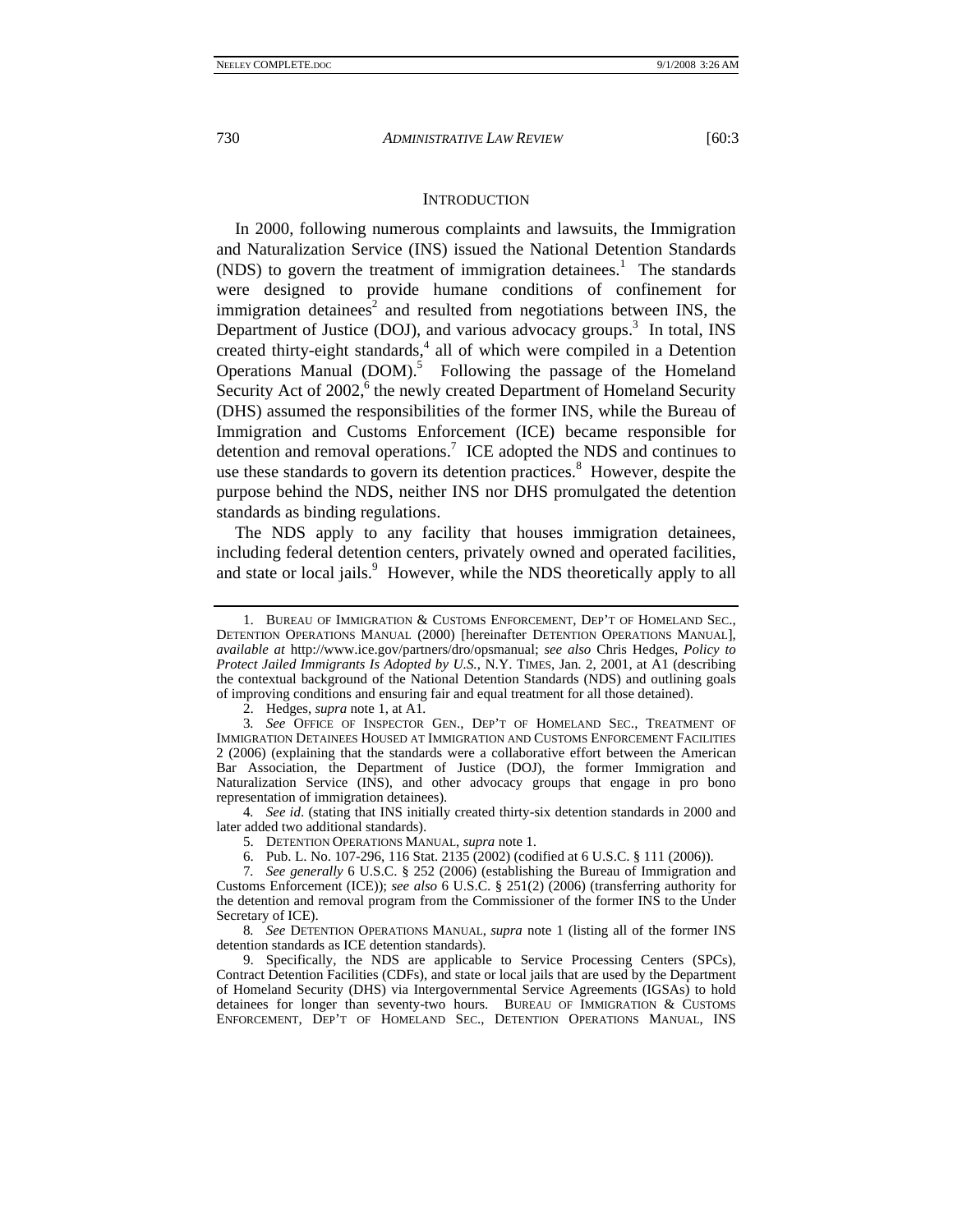of these facilities, that is not always the case in practice. While each individual standard within the DOM contains a general policy statement, there are also more specific implementing procedures outlined throughout the standard, which are not applicable to state or local jails operating under an intergovernmental service agreement  $(IGSA)$ <sup>10</sup> Afraid of imposing additional burdens on IGSA facilities, INS decided that the implementing procedures should be mere guidelines for IGSA facilities, $11$  and that such facilities should have the flexibility to determine how best to satisfy the policy objectives of the NDS.<sup>12</sup> Thus, alarmingly, the standards that supposedly govern immigration detention are not applicable to the most heavily used detention facilities, which are IGSA facilities.<sup>13</sup> Moreover, as the number of immigration detainees rises, $^{14}$  ICE is increasingly relying on IGSA facilities for detention because of the availability and flexibility that such facilities provide. $15$ 

Recently, government investigations showed that conditions at detention centers, particularly IGSA facilities, are much worse than those envisioned under the NDS. Investigations by both the DHS Office of Inspector General (OIG) and the Government Accountability Office (GAO) found

11*. See* Brian L. Aust, Comment, *Fifty Years Later: Examining Expedited Removal and the Detention of Asylum Seekers Through the Lens of the Universal Declaration of Human Rights*, 20 HAMLINE J. PUB. L. & POL'Y 107, 124–25 (1998) (explaining that the NDS do not apply to IGSAs because INS worried about antagonizing local jail officials and government entities which could have potentially resulted in losing needed bed space for detainees).

12*. See* HOLD ROOMS, *supra* note 9, at 1 ("IGSAs may adopt, adapt or establish alternatives to, the procedures specified for SPCs/CDFs, provided they meet or exceed the objective represented by each standard.").

13*. See* U.S. GOV'T ACCOUNTABILITY OFFICE, ALIEN DETENTION STANDARDS: TELEPHONE ACCESS PROBLEMS WERE PERVASIVE AT DETENTION FACILITIES; OTHER DEFICIENCIES DID NOT SHOW A PATTERN OF NONCOMPLIANCE 7–8 (2007) (reporting that ICE uses eight SPCs, six CDFs, and over 300 IGSAs).

14*. See id.* at 1 (stating that the number of immigration detainees has increased from 95,214 in 2001 to 283,115 in 2006).

 15. *See* Aust, *supra* note 11, at 123–24 (noting that IGSAs are used when ICE does not have a detention facility in an area, when its facilities are full, or as a means of increasing detention capacity). Indeed, ICE is statutorily required to consider existing prisons and jails for use as detention facilities prior to authorizing the construction of a new detention facility. 8 U.S.C. § 1231(g)(2) (2006).

DETENTION STANDARD: HOLD ROOMS IN DETENTION FACILITIES 1 (2000) [hereinafter HOLD ROOMS], *available at* http://www.ice.gov/doclib/partners/dro/opsmanual/holdrm.pdf.

<sup>10</sup>*. See id.* ("Within the [standard] additional implementing procedures are identified for SPCs and CDFs. . . . IGSA facilities may find such procedures useful as guidelines."). Thus, implementing procedures are specifications that SPCs and CDFs must follow in order to satisfy the goal of the broader standard in the NDS. For example, while the broad standard for hold rooms provides simply that "[h]old rooms will be used for the temporary detention of individuals awaiting removal," the more meaningful implementing procedures have specifications, such as "[s]ingle-occupant hold rooms shall contain a minimum of 37 square feet." *Id.* Accordingly, because IGSA facilities are not bound by the specific procedures, single-occupant hold rooms at such facilities can be smaller than thirty-seven square feet.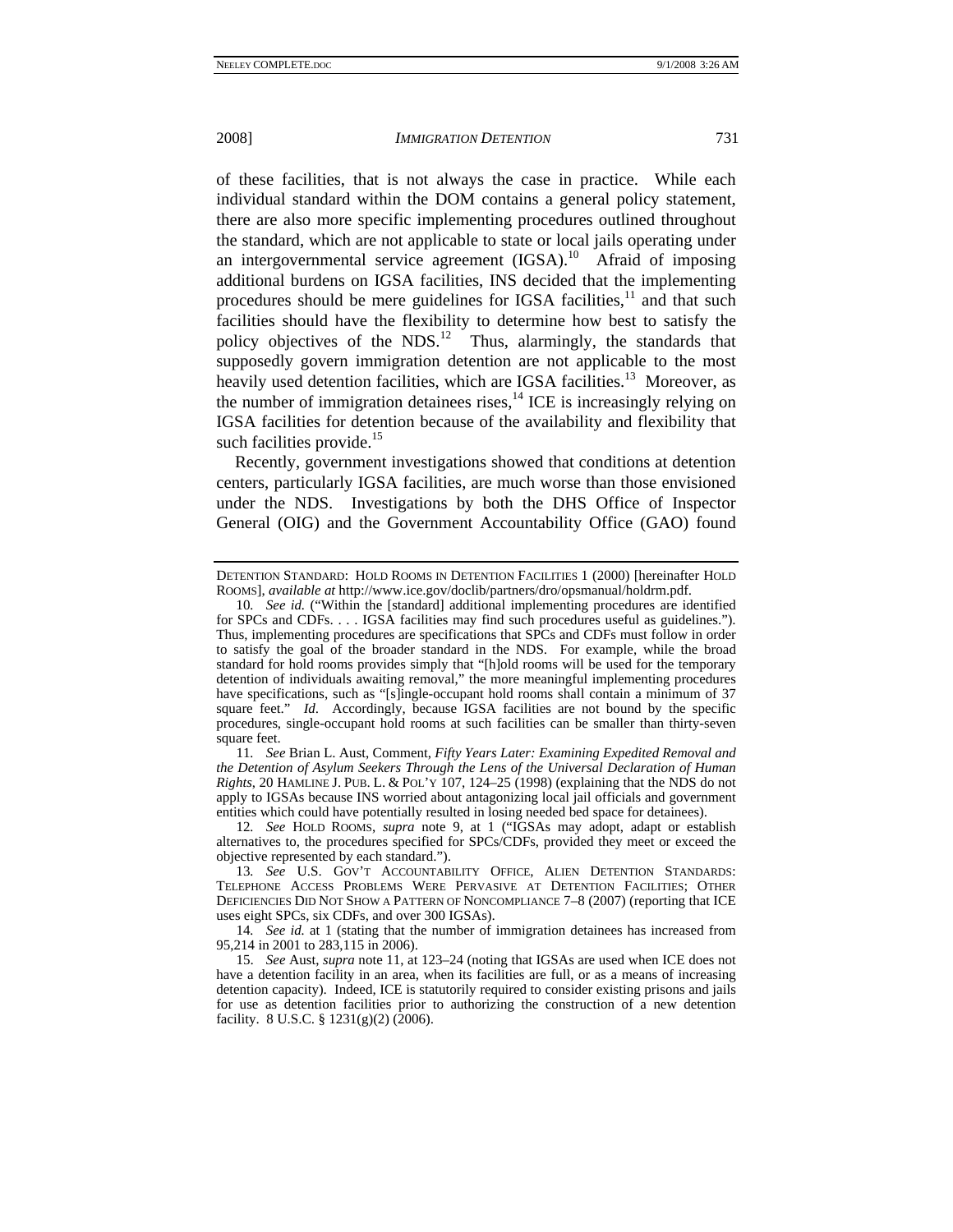that detainees are denied access to medical treatment, telephones, and legal materials.<sup>16</sup> Additionally, these investigations revealed that ICE's internal compliance review procedures are inadequate for ensuring compliance with the NDS.<sup>17</sup> Both OIG and GAO offered several recommendations to bring detention conditions in line with the NDS, only some of which ICE implemented.<sup>18</sup> Moreover, ICE was unwilling to address certain key recommendations, alleging that the OIG report used a flawed methodology.<sup>19</sup>

Largely in response to these reports, in January 2007, the National Immigration Project of the National Lawyers Guild and eighty-four immigration detainees petitioned DHS and ICE to engage in notice-andcomment rulemaking to promulgate its detention standards as regulations.<sup>20</sup> As of the time of this writing, ICE has not officially responded to that petition.

This Comment argues that ICE's failure to enforce the NDS at IGSA facilities, while simultaneously relying predominantly on those facilities to house the majority of immigration detainees, constitutes "agency action

18*. See generally* OFFICE OF INSPECTOR GEN., *supra* note 3, at 44–52 (containing ICE's letter response to the OIG recommendations which states that ICE concurs only in part with some recommendations and does not concur with others). For example, ICE refused to implement the OIG report's recommendation that facilities using double and triple bunk beds provide ladder access and a safety rail because the recommendation "will be extremely expensive" and "will significantly reduce the amount of available bedspace (particularly in areas of the country where IGSA bedspace is heavily relied upon)." *Id*. at 47.

 19. One critical recommendation from the OIG report suggested that ICE ascertain why the level of noncompliance noted by ICE inspections was "significantly less" than the noncompliance issues identified by the OIG report. *Id*. at 51. ICE did not concur with this recommendation, arguing instead that the OIG's use of "'exception reporting' inherently leads to different outcomes" than ICE's use of random sampling investigations. *Id*. Additionally, ICE noted that the OIG spent a considerable amount of time on its investigation and that ICE's review process, which is shorter, allows a "reasonable assessment within a reasonable period of time" that is "minimally invasive to day-to-day operations of a facility." *Id*.

 <sup>16.</sup> OFFICE OF INSPECTOR GEN., *supra* note 3, at 1–3; U.S. GOV'T ACCOUNTABILITY OFFICE, *supra* note 13, at 10.

<sup>17</sup>*. See* OFFICE OF INSPECTOR GENERAL, *supra* note 3, at 1 (stating that ICE procedures do not provide a process for allowing detainees to report civil rights violations); *see also* U.S. GOV'T ACCOUNTABILITY OFFICE, *supra* note 13, at 5–6 (finding that a "[l]ack of internal controls and weaknesses in ICE's compliance review process" prevented ICE from recognizing systemic problems with telephones at detention facilities).

 <sup>20.</sup> Press Release, Nat'l Immigration Project, Immigration Detainees Petition Homeland Security to Issue Enforceable, Comprehensive Immigration Detention Standards (Jan. 25, 2007), *available at* http://www.nationalimmigrationproject.org/ press\_releases/petition\_PR\_final.pdf (announcing the National Immigration Project's plan to file a petition for rulemaking with DHS); MICHAEL J. WISHNIE, PETITION FOR RULE-MAKING TO PROMULGATE REGULATIONS GOVERNING DETENTION STANDARDS FOR IMMIGRATION DETAINEES 1 (Jan. 25, 2007), *available at* http://www.nationalimmigrationproject.org/ detention petition final.pdf (containing the text of the petition for rulemaking filed with DHS).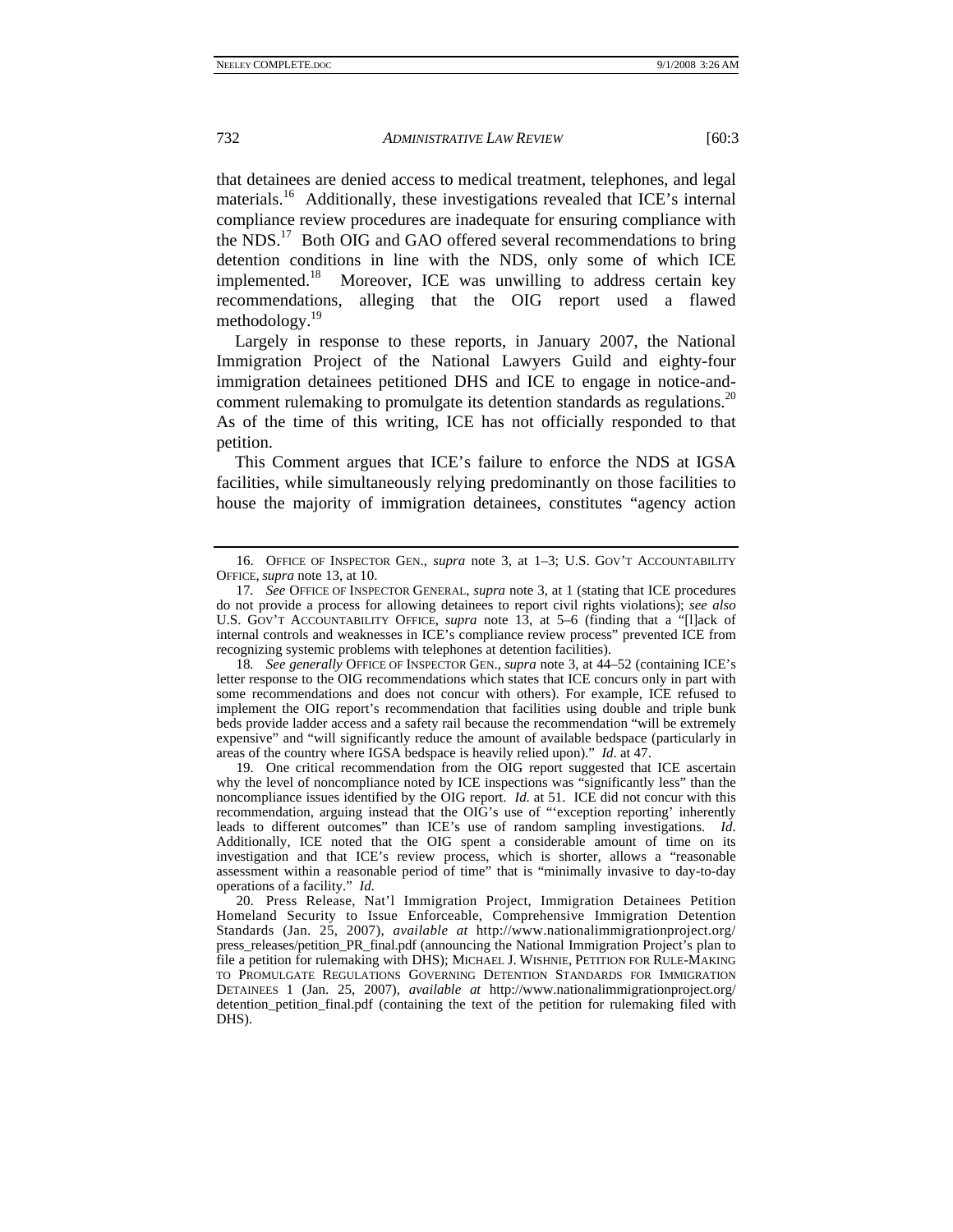unlawfully withheld"<sup>21</sup> under the Administrative Procedure Act (APA). Part I explores the current situation of immigration detention with a particular focus on the conditions at IGSA facilities. Part II addresses the lack of enforcement mechanisms in the NDS and examines ICE's inadequate treatment of detainees. Part III argues that ICE's failure to enforce the NDS is an abdication of its statutory responsibility and outlines how detainees may persuade a court to compel ICE to promulgate the NDS as regulations. Finally, Part IV concludes that promulgation of the NDS as regulations is necessary to create greater accountability and transparency in immigration detention.

### I. CURRENT CONDITIONS OF IMMIGRATION DETENTION

Immigration detention is an expanding form of incarceration that a conglomeration of federal facilities, private prisons, and state and local jails administer.<sup>22</sup> Within ICE, the Detention and Removal Office (DRO) has primary responsibility for the custody and management of immigration detainees while they await a decision regarding their removal.<sup>23</sup> To that end, DRO adopted the NDS (created by the former INS) and is responsible for inspecting ICE detention facilities annually to ensure compliance with those standards $^{24}$ 

# *A. Ideal Conditions Under the National Detention Standards*

In total, thirty-eight detention standards govern conditions of immigration detention.<sup>25</sup> These standards prescribe, among other things, the conditions under which detainees receive medical care, $26$  access to telephones<sup>27</sup> and legal materials, <sup>28</sup> procedures for reporting and

 <sup>21. 5</sup> U.S.C. § 706(1) (2006).

<sup>22</sup>*. See* Nina Bernstein, *New Scrutiny as Immigrants Die in Custody*, N.Y. TIMES, June 26, 2007, at A1 (describing immigration detention as the "fastest-growing form of incarceration" and as "a patchwork of county jails, privately run prisons and federal facilities").

 <sup>23.</sup> OFFICE OF INSPECTOR GEN., *supra* note 3, at 2 (describing the responsibilities of ICE's Detention and Removal Office (DRO)).

<sup>24</sup>*. See* U.S. GOV'T ACCOUNTABILITY OFFICE, *supra* note 13, at 2 (stating DRO's annual responsibility to inspect detention facilities for standards compliance).

<sup>25</sup>*. See* DETENTION OPERATIONS MANUAL, *supra* note 1.

<sup>26</sup>*. See* BUREAU OF IMMIGRATION & CUSTOMS ENFORCEMENT, DEP'T OF HOMELAND SEC., DETENTION OPERATIONS MANUAL, INS DETENTION STANDARD: MEDICAL CARE 1 (2000) [hereinafter MEDICAL CARE], *available at* http://www.ice.gov/doclib/partners/ dro/opsmanual/medical.pdf ("All detainees shall have access to medical services that promote detainee health and general well-being.").

<sup>27</sup>*. See* BUREAU OF IMMIGRATION & CUSTOMS ENFORCEMENT, DEP'T OF HOMELAND SEC., DETENTION OPERATIONS MANUAL, INS DETENTION STANDARD: TELEPHONE ACCESS 1 (2000) [hereinafter TELEPHONE ACCESS], *available at* http://www.ice.gov/doclib/partners/dro/opsmanual/teleacc.pdf ("Facilities holding INS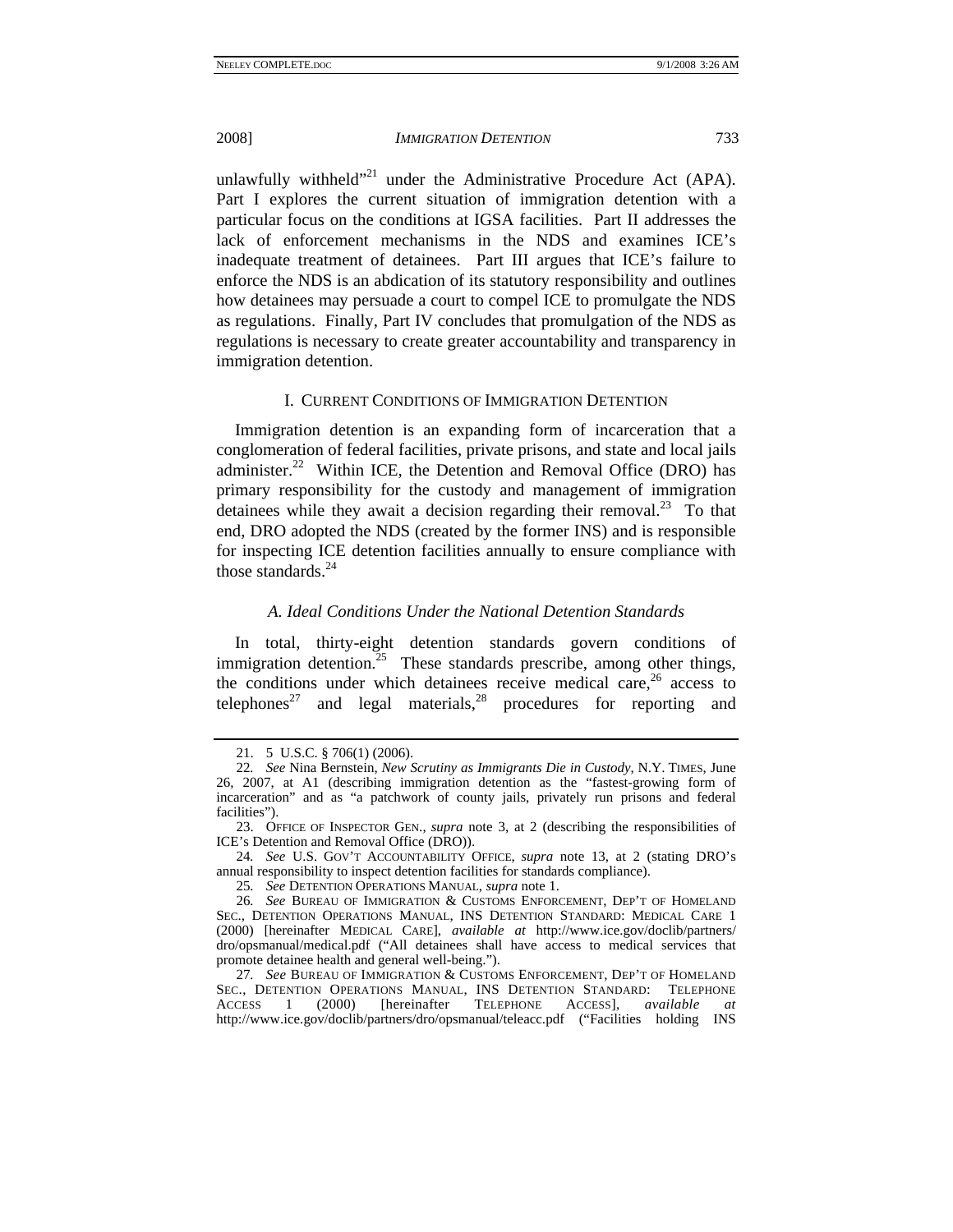documenting detainee grievances, $^{29}$  and the capacity and time requirements for using holding rooms.30

Ideally, a trained healthcare provider should administer an initial medical screening for all immigration detainees immediately upon arrival at a detention facility. $31$  These screenings are crucial for identifying the "immediate medical, emotional, and dental needs of the detainees." $32$ Moreover, facilities should have a "sick call" mechanism consisting of regularly scheduled times when detainees may request nonemergency health care from a physician or qualified medical officer.<sup>33</sup>

Additionally, facilities should maintain at least one properly functioning telephone for every twenty-five detainees. $34$  Facilities should grant access to those telephones within eight waking hours of, and no later than twentyfour hours after, a detainee's request.<sup>35</sup> Detainees should also have the opportunity to make private phone calls to discuss legal matters $36$  and free local calls to federal or state courts, local immigration courts, consular officials, government offices, and legal service providers.<sup>37</sup>

Immigration detainees should also have access to a well-lit, reasonably quiet law library, containing a sufficient number of typewriters, computers, and writing implements<sup>38</sup> for a minimum of five hours per week.<sup>39</sup> A designated employee at the facility should update legal materials when

29*. See* BUREAU OF IMMIGRATION & CUSTOMS ENFORCEMENT, DEP'T OF HOMELAND SEC., DETENTION OPERATIONS MANUAL, INS DETENTION STANDARD: DETAINEE GRIEVANCE PROCEDURES (2000) [hereinafter GRIEVANCE PROCEDURES], *available at*  http://www.ice.gov/doclib/partners/dro/opsmanual/griev.pdf (mandating that every detention facility develop standard operating procedures to establish reasonable timetables for addressing detainee grievances).

30*. See* HOLD ROOMS, *supra* note 9, at 1 (providing that hold rooms should be used for temporary detention related to processing of detainees).

32. OFFICE OF INSPECTOR GEN., *supra* note 3, at 6.

39*. Id*. at 3.

detainees shall permit them to have reasonable and equitable access to telephones.").

<sup>28</sup>*. See* BUREAU OF IMMIGRATION & CUSTOMS ENFORCEMENT, DEP'T OF HOMELAND SEC., DETENTION OPERATIONS MANUAL, INS DETENTION STANDARD: ACCESS TO LEGAL MATERIALS 1 (2000) [hereinafter LEGAL MATERIALS], *available at* http://www.ice.gov/doclib/partners/dro/opsmanual/legal.pdf ("Facilities holding INS detainees shall permit detainees access to a law library, and provide legal materials, facilities, equipment and document copying privileges, and the opportunity to prepare legal documents.").

 <sup>31.</sup> MEDICAL CARE, *supra* note 26, at 3.

 <sup>33.</sup> MEDICAL CARE, *supra* note 26, at 5 (prescribing the minimum sick call times as one day per week for facilities with fewer than fifty detainees, three days per week for facilities with fifty to 200 detainees, and five days per week for facilities with over 200 detainees).

 <sup>34.</sup> TELEPHONE ACCESS, *supra* note 27, at 1.

<sup>35</sup>*. Id*. at 2.

<sup>36</sup>*. Id*. at 4–5.

<sup>37</sup>*. Id*. at 2.

 <sup>38.</sup> LEGAL MATERIALS, *supra* note 28, at 1.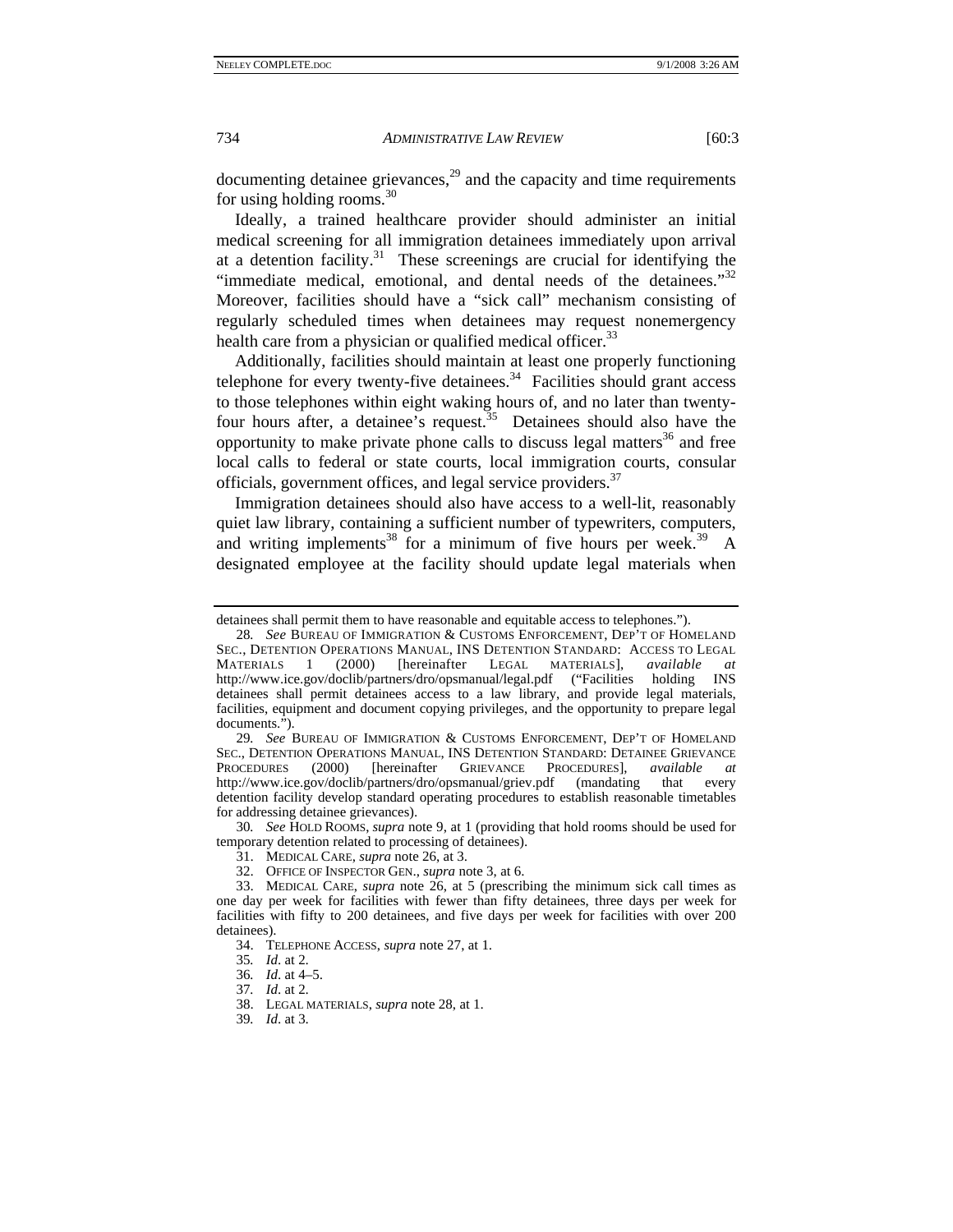necessary.40

In order to minimize conflicts and disruptions, facilities should establish policies for detainees to submit oral or written grievances $41$  and document these grievances in a Detainee Grievance  $Log<sup>42</sup>$  Copies of grievances should remain in a detainee's file for no less than three years.<sup>43</sup>

Finally, a detainee should not be confined in a hold room for longer than twelve hours,<sup>44</sup> and the hold room should possess enough seating to accommodate the room's maximum capacity.45 These provisions constitute the ideal immigration detention conditions that would result from compliance with the NDS.

# *B. Actual Conditions in ICE Detention Facilities*

Unfortunately, the actual conditions in ICE detention facilities are often a substantial departure from the ideal conditions contemplated by the NDS. For example, the system of medical care available to immigrant detainees is fundamentally flawed. Although ICE spends significant sums of money on medical care, $46$  as many as sixty-two immigrants have died in immigration custody since 2004, largely due to inadequate or untimely medical care.<sup>47</sup> Often, newly admitted detainees never receive either the medical screening or physical examination that the NDS require.<sup>48</sup> Moreover, while the NDS require regular responses to sick call requests, the actual sick call policies vary among detention facilities and often are

47*. See, e.g.*, Bernstein, *supra* note 22 (chronicling the death of Sandra M. Kenley, who suffered from uterine bleeding, a fibroid tumor, and high blood pressure and was denied her medication while being detained at Hampton Roads Jail in Portsmouth, Virginia; eventually, she fell off of the top bunk of her bed and a cellmate had to pound on the door for twenty minutes before guards responded); *see also* Sandra Hernandez, *Denied Medication, AIDS Patient Dies in Custody*, DAILY JOURNAL, http://www.culturekitchen.com/shreya\_mandal/forum/denied\_medication\_aids\_patient\_dies \_in\_0, Aug. 9, 2007 (describing how Victor Arellano, a transgender Mexican immigrant and AIDS patient, was denied vital AIDS medication while detained at San Pedro detention center, and that fellow detainees had to care for him by soaking bath towels in water to cool his fever and using a cardboard box as makeshift trashcan to collect his vomit).

48*. See* OFFICE OF INSPECTOR GEN., *supra* note 3, at 3 (finding, in a study of four detention facilities, that at least eight detainees did not receive a medical screening, while a minimum of fifteen detainees did not receive a physical examination during processing).

<sup>40</sup>*. Id*.

 <sup>41.</sup> GRIEVANCE PROCEDURES, *supra* note 29, at 1–3.

<sup>42</sup>*. Id*. at 5.

<sup>43</sup>*. Id*.

 <sup>44.</sup> HOLD ROOMS, *supra* note 9, at 3.

<sup>45</sup>*. Id*. at 2.

<sup>46</sup>*. See* Darryl Fears, *3 Jailed Immigrants Die in a Month: Medical Mistreatment Alleged; Federal Agency Denies Claims*, WASH. POST, Aug. 15, 2007, at A2 (quoting Marc Raimondi, an ICE spokesman, as saying that ICE spends more than \$98 million per year to provide "humane and safe detention environments" to detainees).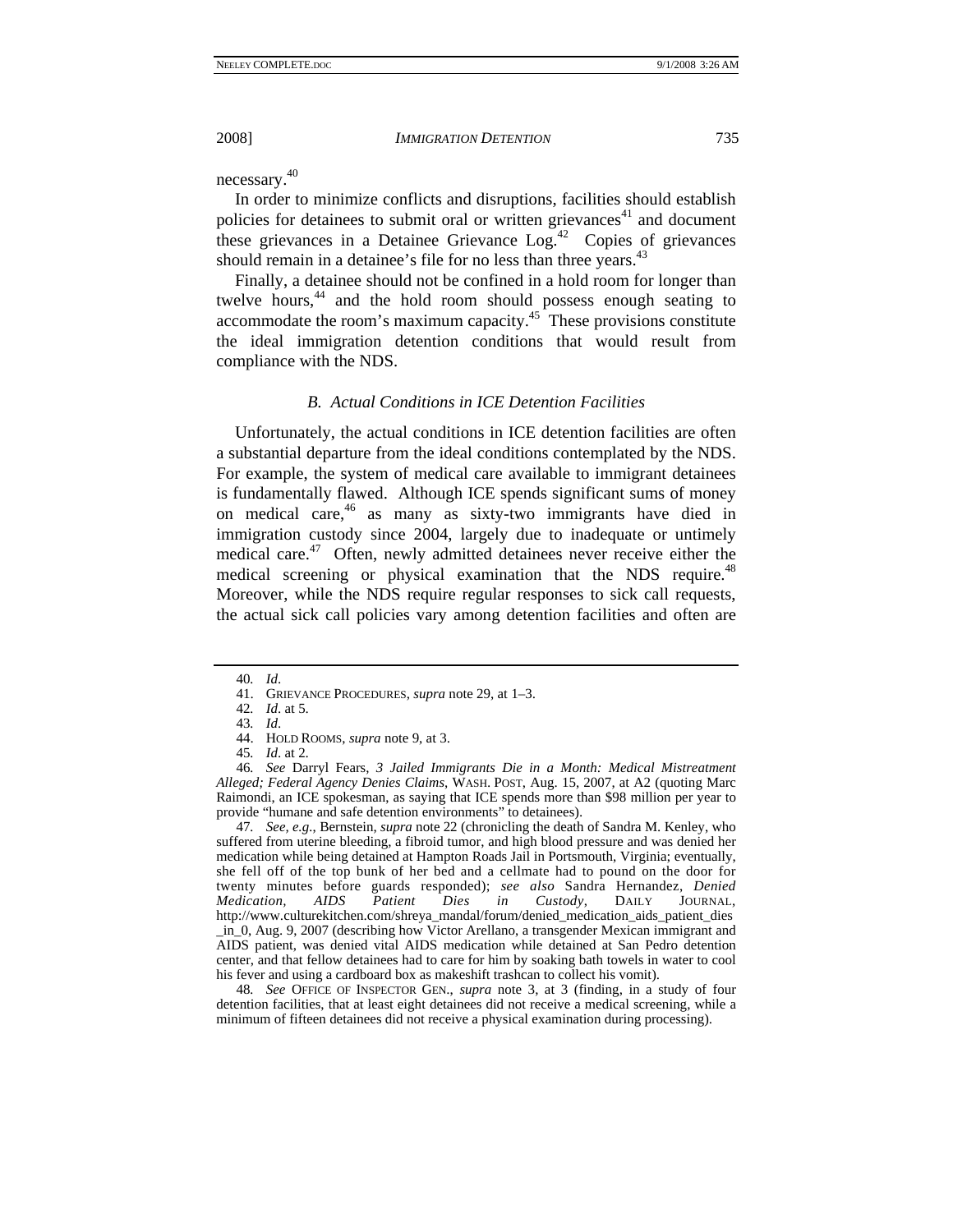not enforced.49 As a result, some detainees wait more than three days to receive medical attention.<sup>50</sup>

In addition to their substandard medical care, several facilities have systemic telephone problems, resulting in substantial impediments to detainees' access to pro bono services and legal counsel.<sup>51</sup> In several detention facilities, many telephones are not operational<sup>52</sup> and evidence of telephone maintenance or repairs is lacking.<sup>53</sup> Facilities have also failed to grant detainees access to telephones within twenty-four hours of their requests as required by the NDS, forcing some detainees to wait several days or file formal grievances in order to contact family members or attorneys.54 Moreover, when detainees place calls to discuss legal matters, they are not afforded the privacy that the NDS require, either because telephones are located in heavily populated rooms or because a detention officer remains in the room during the private call.<sup>55</sup>

Detainee access to legal materials is also severely restricted because of reduced library time or lack of legal resources.<sup>56</sup> While the NDS require

51*. See* U.S. GOV'T ACCOUNTABILITY OFFICE, *supra* note 13, at 10 (finding that, of seventeen detention facilities that use a pro bono telephone system, test calls at sixteen of those facilities failed to complete because of inaccurate or incomplete phone number postings or various technical failures; observing further that the number to the OIG, where complaints about detention conditions are reported, was often blocked or restricted); *see also* OFFICE OF INSPECTOR GEN., *supra* note 3, at 24–25 (discovering that detainees were unable to reach representatives at fifty of sixty-three consulate numbers tested, and were unable to reach any of the twelve pro bono legal services numbers listed because the numbers either required a fee or failed to connect).

52*. See* OFFICE OF INSPECTOR GEN., *supra* note 3, at 24 (reporting that four of eleven telephones at the Passaic County Jail, an IGSA facility in Patterson, New Jersey, were not operational, and that thirteen of sixty telephones were not operational at a Corrections Corporation of America (CCA) CDF in San Diego, California).

53*. See id.* at 25 (documenting that the Passaic County Jail staff responsible for telephone maintenance did not keep records of maintenance or repairs prior to June 2005).

54*. See id.* at 24 (noting six instances at one IGSA when detainees had to file formal grievances for an emergency phone call to notify their families that they were detained, and one instance when a detainee had to wait sixteen business days before being granted access to a phone to contact an attorney).

55*. See id.* (finding that detainees at Berks County Prison, an IGSA facility, were required to make private calls in a day room where they could be overheard by other detainees or detention officers, and that at the CCA detention facility, detainees were allowed access to the manager's office for legal calls provided that a detention officer remain in the room with the detainee).

56*. See id.* at 16 (documenting that detainees at Berks County Prison, Passaic County Jail, and Hudson County Correctional Center did not have access to legal software for at least a month because detention officials had failed to install software or had allowed the software licenses to expire).

<sup>49</sup>*. See id.* at 4 (noting that in three surveyed facilities employing varying policies for responding to nonemergency health care treatment, 196 of 481 immigration detainee nonemergency medical requests were not attended to within the time established by the facility).

<sup>50</sup>*. See id.* (observing that the Berks County Prison, an IGSA facility in Pennsylvania, failed to timely respond to 179 of 447 detainee sick call requests).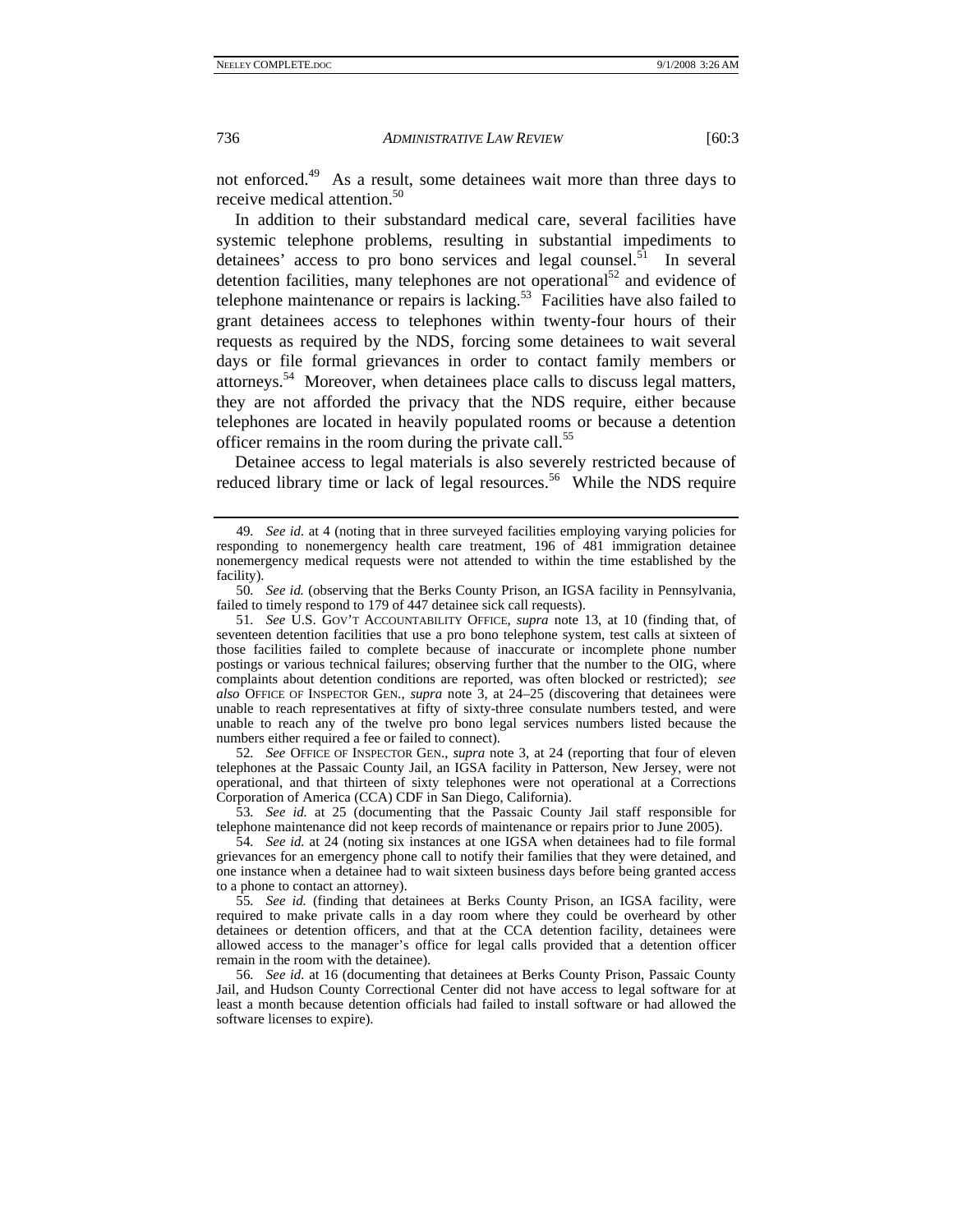that facilities allow detainees a minimum of five hours per week in the law library,<sup>57</sup> several facilities allow detainees far less time.<sup>58</sup> Such limited library access drastically reduces detainees' efforts to understand and participate in their immigration cases.

Facilities have also failed to appropriately document detainee grievances.<sup>59</sup> Some facilities do not maintain grievance  $\log s$ ,<sup>60</sup> while others fail to maintain complete detainee files.<sup>61</sup> In addition to their failure to document grievances, numerous facilities do not respond to detainee grievances within the five-day time frame required by the  $NDS<sup>62</sup>$ . These longer response times may be due in part to detention officers' ignorance of the five-day response window. $63$ 

Also troubling is the fact that detainees are often in holding rooms longer than the maximum twelve hours permitted by the NDS. $64$  This excess time is often due to staff shortages or low prioritization of the processing of new detainees.<sup>65</sup> Moreover, holding rooms are often not compliant with the NDS in that they do not provide sufficient seating or floor drains.<sup>66</sup>

Thus, despite the broad purpose of the NDS, actual conditions of immigration detention facilities oftentimes remain unsafe, insecure, and

60*. See* OFFICE OF INSPECTOR GEN., *supra* note 3, at 20 (observing that Passaic County Jail did not maintain a Detainee Grievance Log and that ICE detention staff at the Detention and Removal Field Office did not maintain one before June 2005, even though the NDS grievance standard became effective in September 2000).

61*. See id.* at 13 (documenting that of fifteen detainee files requested at the Krome Service Processing Center (SPC) in Miami, Florida, four files were missing altogether, and seven others were missing documents such as grievances).

 <sup>57.</sup> LEGAL MATERIALS, *supra* note 28, at 3.

<sup>58</sup>*. See* OFFICE OF INSPECTOR GEN., *supra* note 3, at 17 (stating that Hudson County Correction Center allowed detainees only one-and-a-half hours per week in the law library and that Passaic County Jail allowed detainees only four hours per week).

<sup>59</sup>*. See* GRIEVANCE PROCEDURES, *supra* note 29, at 5 (requiring that all detention facilities maintain, at a minimum, a Detainee Grievance Log and a copy of all detainee grievances in a detainee's file for three years).

<sup>62</sup>*. See id.* at 20–21 (finding that grievance response time at Berks County Prison ranged from seven to twenty-two days, with an average of nine days, and that in one instance, ICE itself waited twenty-five days before responding to a detainee grievance that was faxed directly).

<sup>63</sup>*. See id.* at 20 (observing that officials at the Hudson County Correctional Center were not aware of the five-day requirement for responding to detainee grievances).

<sup>64</sup>*. See id.* at 15 (discovering that forty detainees at the Krome SPC were held from thirteen to twenty hours in noncompliant holding rooms).

<sup>65</sup>*. See id.* (interviewing a Supervisory Immigration Enforcement agent who stated that detainees are held longer than twelve hours because there are not enough processing officers to handle a large group of newly admitted detainees, or the officer in charge orders a priority task to be completed and processing duties to be postponed).

<sup>66</sup>*. See id.* (noting that hold rooms at the Krome SPC did not provide an adequate number of benches to accommodate the number of detainees held, and that several of the rooms lacked floor drains).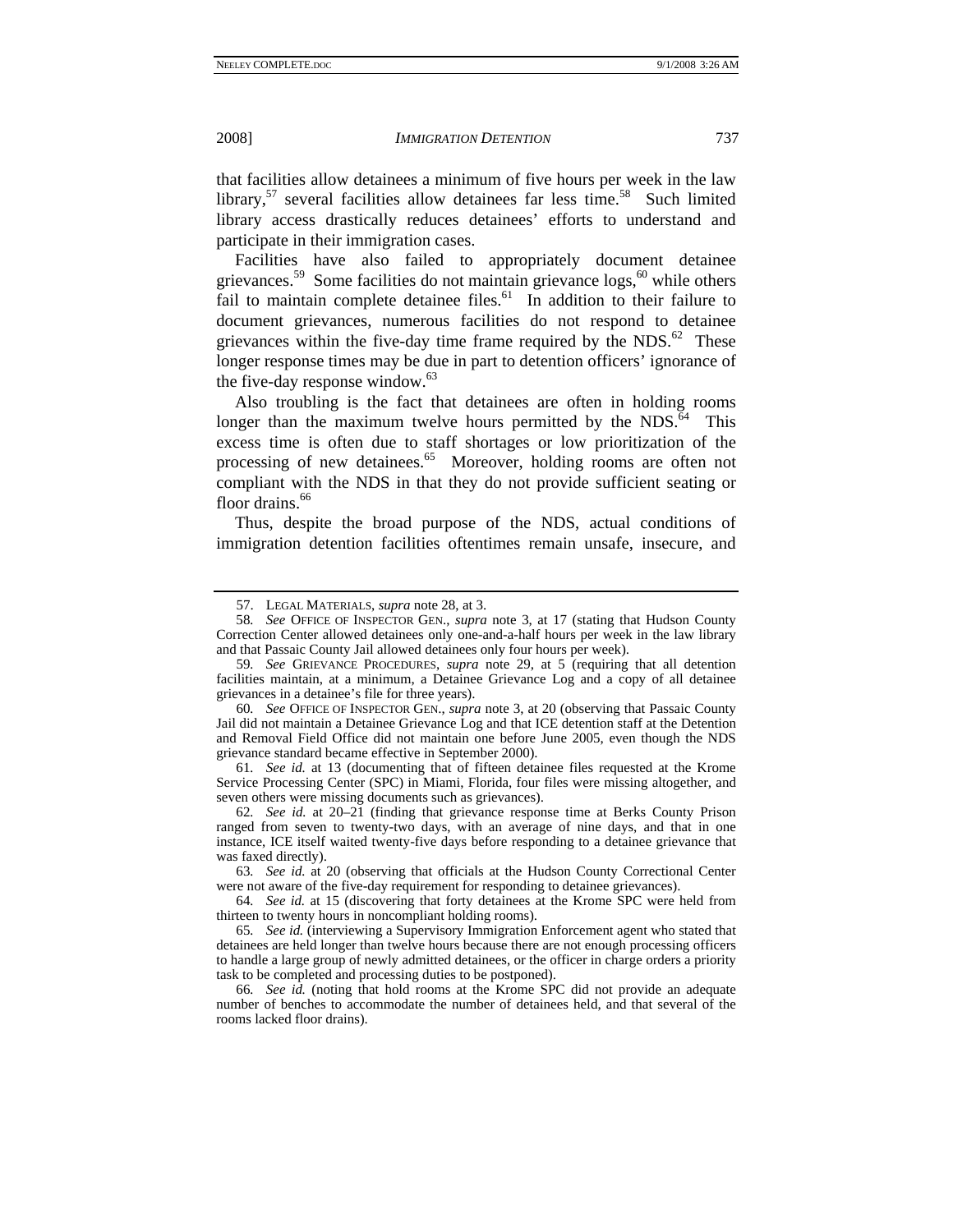considerably inhumane.<sup>67</sup>

#### II. INADEQUACIES OF ICE DETENTION STANDARDS

The inadequacies of the NDS stem in large part from their status as guidelines and not binding regulations. This status creates two problems. First, as previously mentioned, the specific implementing procedures detailed in the NDS are not applicable to the most widely used detention centers—the IGSA facilities—creating a substantial void of accountability and lack of oversight in a great number of detention facilities.<sup>68</sup> Second, because the NDS serve only as guidelines—not binding regulations—they are not judicially enforceable.<sup>69</sup>

#### *A. Lack of Internal Controls to Ensure Compliance*

The widespread use of IGSA facilities creates significant accountability problems, as ICE has less control over these facilities<sup>70</sup> and is unwilling to force them to comply with the specific implementing procedures of the  $NDS.<sup>71</sup>$ 

When drafting the NDS, INS was particularly reluctant to force compliance at IGSA facilities out of fear that local jails would refuse to accept detainees—a result that would have left INS in a difficult situation.<sup>72</sup>

69*. See* AM. CIVIL LIBERTIES UNION, U.S. IMMIGRATION DETENTION SYSTEM: SUBSTANDARD CONDITIONS OF CONFINEMENT AND INEFFECTIVE OVERSIGHT 1 (May 3, 2007) [hereinafter DETENTION SYSTEM] (stating that the NDS are "nonbinding and not judicially enforceable").

70*. See* ENDGAME, *supra* note 68, at 2–11 (admitting that "[b]ecause DRO does not own [IGSA] facilities, they have less control over mixing criminal vs. noncriminal populations and ensuring compliance with other jail standards that affect detention").

72*. See* Aust, *supra* note 11, at 124 (explaining INS's fear that if the NDS were

<sup>67</sup>*. See* Hedges, *supra* note 1 (quoting a previous immigration commissioner describing the purpose of the NDS as providing "safe, secure and humane conditions of detention" for immigration detainees).

<sup>68</sup>*. See* BUREAU OF IMMIGRATION & CUSTOMS ENFORCEMENT, DEP'T OF HOMELAND SEC., ENDGAME: OFFICE OF DETENTION AND REMOVAL STRATEGIC PLAN, 2003–2012, DETENTION AND REMOVAL STRATEGY FOR A SECURE HOMELAND 2–11 (2003) [hereinafter ENDGAME] (explaining that during the early 1990s, the majority of immigration detainees were held in SPCs, CDFs, or Bureau of Prison Facilities, but that now "the majority of detainees are housed in county and local institutions through inter-governmental service agreements"); *see also* U.S. GOV'T ACCOUNTABILITY OFFICE, *supra* note 13, at 7 (stating that "[t]he majority of ICE's alien detainee population is housed with general population inmates in about 300 state and local jails that have intergovernmental service agreements with ICE"); OFFICE OF INSPECTOR GEN., *supra* note 3, at 2 (explaining that "the need to modify contractual agreements" with IGSA facilities prevented ICE from requiring compliance with those procedures).

<sup>71</sup>*. See, e.g.*, HOLD ROOMS, *supra* note 9, at 1–3 (containing more than an entire page of specifications for hold room construction and permissible time limits for detention in hold rooms that are applicable only to SPCs and CDFs; IGSA facilities "may find such procedures useful as guidelines," but remain free to use their existing hold rooms).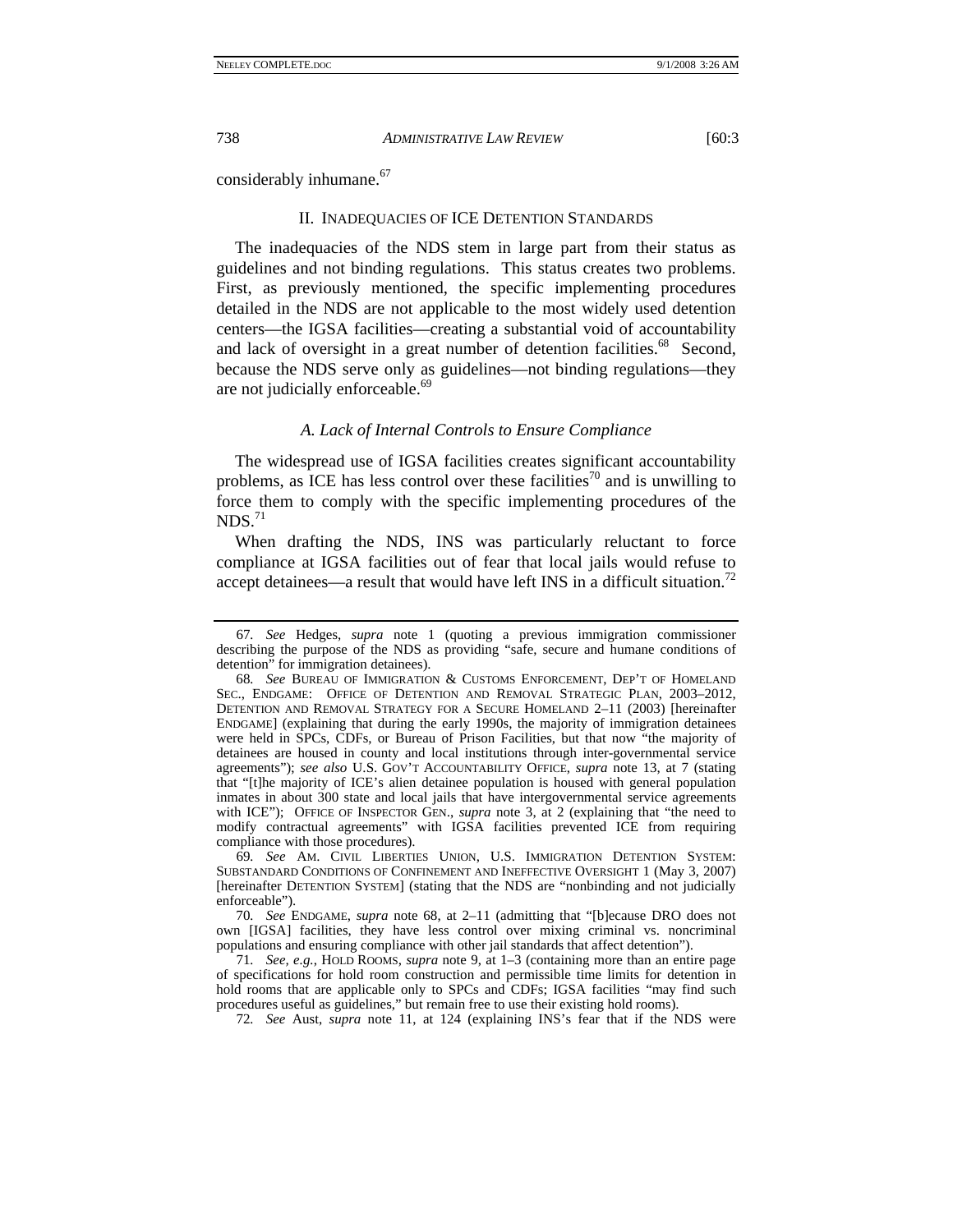Accordingly, INS adopted a standard detention contract for state and local jails that does not even mention the  $NDS<sup>73</sup>$  Rather, the standard contract contains vague language that gives IGSA facilities substantial discretion to determine what constitutes appropriate conditions of detention.<sup>74</sup> When IGSA facilities fail to comply with these vague contractual standards, there are limited means of recourse, which ICE is reluctant to employ.<sup>75</sup> Moreover, while ICE could presumably strengthen its contractual requirements and demand that IGSA facilities comply with the specific implementing procedures of the NDS, the increased costs that would result could reverse the facilities' financial incentives to house immigration detainees<sup>76</sup> and put ICE in the precarious position of having vastly more detainees than detention facilities vacancies.

Also exacerbating the accountability problem is ICE's ineffective oversight of conditions at IGSA facilities. ICE's internal compliance procedures for IGSA facilities consist primarily of the Detention Standards Compliance Unit (DSCU), which conducts annual inspections of detention facilities.<sup>77</sup> However, the ICE reviewers conducting these inspections apply the standards inconsistently, resulting in a substantial risk of underreporting the lack of compliance.<sup>78</sup> Additionally, while ICE theoretically informs IGSA detention officers about the NDS, several IGSA facility officers admitted to having no knowledge of the detention standards and, as a result, treating immigration detainees the same as criminal

74*. See, e.g.*, *id.* (requiring merely that IGSA facilities provide "reasonable access" to public telephones, legal rights groups, and legal materials, and "reasonable visitation" with legal counsel).

75*. See id.* (providing that if the IGSA facility fails to remedy compliance deficiencies, then the detention contract *may* be terminated) (emphasis added); *see also* U.S. GOV'T ACCOUNTABILITY OFFICE, *supra* note 13, at 9 (stating that while ICE may discontinue use of a facility, remove detainees, or withhold payment for noncompliance, "ICE has never technically terminated an agreement for noncompliance with its detention standards").

76*. See* Christopher Nugent, *Towards Balancing a New Immigration and Nationality*  Act: Enhanced Immigration Enforcement and Fair, Humane and Cost-Effective Treatment *of Aliens*, 5 U. MD. L.J. RACE, RELIGION, GENDER & CLASS 243, 254–55 (2005) (explaining that the per diem rate that ICE pays to IGSA facilities under the standard detention contract is often higher than the actual operating costs that IGSA facilities spend on detaining an individual).

77*. See* Orantes-Hernandez v. Gonzales, 504 F. Supp. 2d 825, 863–64 (C.D. Cal. 2007) (specifying the standards prescribed, number of detention centers, and other measures taken to ensure that each center complies with appropriate regulations).

78*. See id.* at 865 (finding that the testimony of ICE reviewers shows inconsistent application of the NDS and that reviewers "may severely under-report non-compliance with the detention standards") (internal quotation marks omitted).

applicable to IGSA facilities, local jails would refuse to house immigration detainees altogether).

<sup>73</sup>*. See, e.g.*, IMMIGRATION AND NATURALIZATION SERV., DETENTION AND DEPORTATION OFFICERS' FIELD MANUAL Appendix 21-7 (Oct. 9, 1998) (containing a standard intergovernmental service agreement for detention of immigration detainees by state and local jails).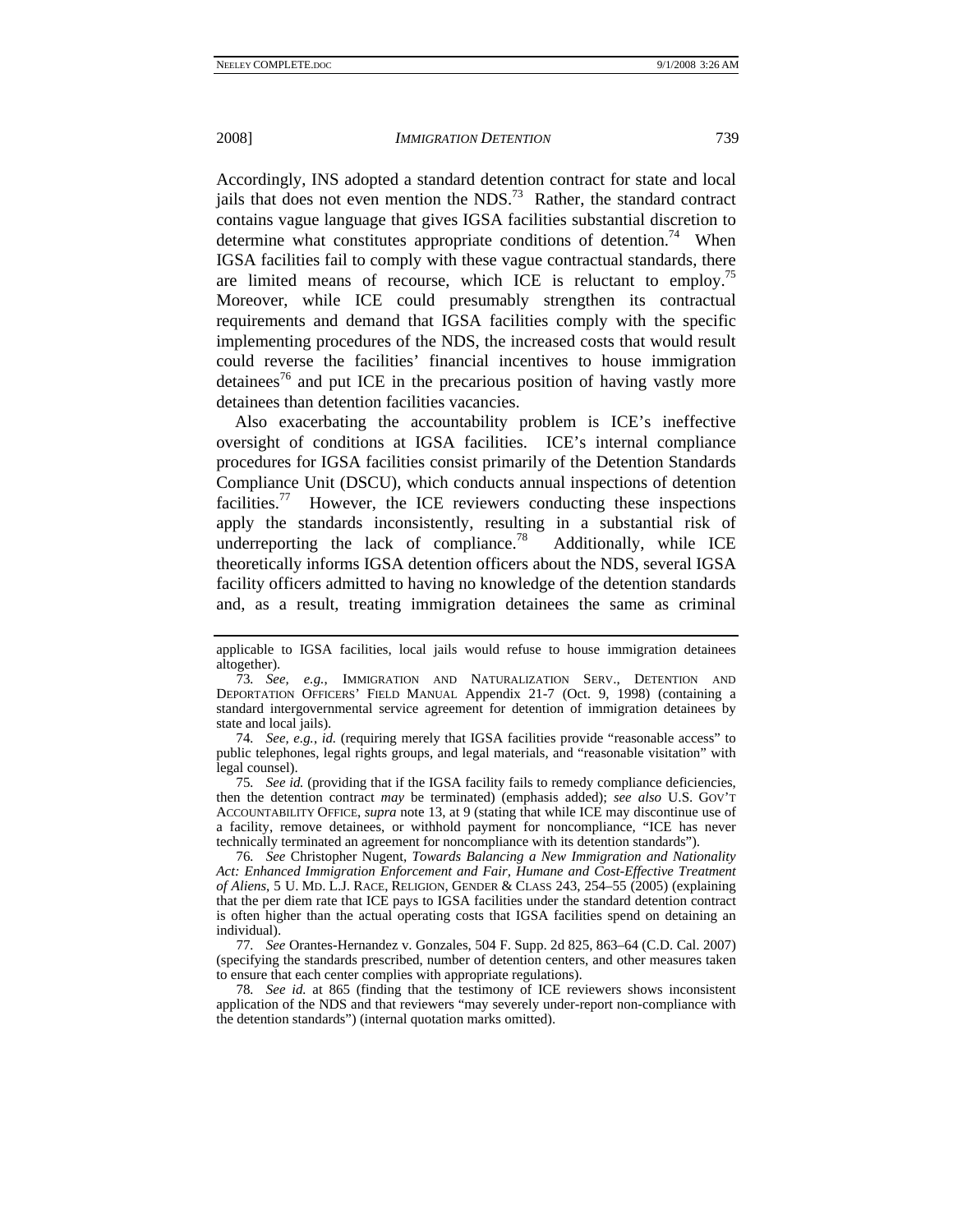inmates.<sup>79</sup> Moreover, GAO found that the systemic telephone problems at various detention facilities were largely attributable to ICE's admittedly ineffective oversight $80$  and lack of internal control mechanisms to ensure proper functioning.<sup>81</sup> These are significant findings given that ICE's failure to provide meaningful internal recourse prevents immigration detainees from appealing to ICE for remedies to substandard detention conditions at IGSA facilities.

# *B. Absence of Judicial Oversight*

In addition to ineffective internal recourse, detainees cannot obtain independent oversight of their detention conditions because the NDS are nonbinding standards rather than regulations,<sup>82</sup> and therefore judicial review is difficult or altogether unavailable.<sup>83</sup> While this is not to say that detainees are completely incapable of challenging their conditions in court,<sup>84</sup> such recourse is rare and requires individual detainees to bear the burden of constant challenges. Thus, deprived of their normal recourse through ICE's compliance review processes, detainees essentially find themselves without adequate means to assert their rights and combat inadequate detention conditions.

<sup>79</sup>*. See* OFFICE OF INSPECTOR GEN., *supra* note 3, at 31 (finding that five Berks County Prison officials claimed that they were unaware of specific standards for immigration detainees and that correctional officers were therefore trained to treat detainees similarly to inmates). This is alarming considering the Ninth Circuit's holding in *Jones v. Blanas* that civil detainees' treatment must be better than that of convicted prisoners and pretrial criminal detainees, and that if a civil detainee's treatment is similar, such treatment is presumptively punitive and unconstitutional. 393 F.3d 918, 933–34 (9th Cir. 2004), *cert. denied*, 546 U.S. 820 (2005).

<sup>80</sup>*. See* U.S. GOV'T ACCOUNTABILITY OFFICE, *supra* note 13, at Highlights (quoting ICE officials as admitting that "there was little oversight of the telephone contract" that allowed detainees free calls to courts, government agencies, and legal representation).

<sup>81</sup>*. See id.* (finding that "insufficient internal controls and weaknesses in ICE's compliance review process resulted in ICE's failure to identify telephone system problems at most facilities GAO visited").

<sup>82</sup>*. See id.* at 9 (explaining that ICE's detention standards are "not codified in law and thus represent guidelines rather than binding regulations").

<sup>83</sup>*. See* DETENTION SYSTEM, *supra* note 69 (stating that the NDS are "nonbinding and not judicially enforceable").

<sup>84</sup>*. See generally* Orantes-Hernandez v. Meese, 685 F. Supp. 1488 (C.D. Cal. 1988) (granting, before the adoption of the NDS, a permanent injunction that required INS to inform detainees of their right to apply for asylum, obtain counsel at their own expense, and to be allowed adequate access to telephones, law libraries, and medical care).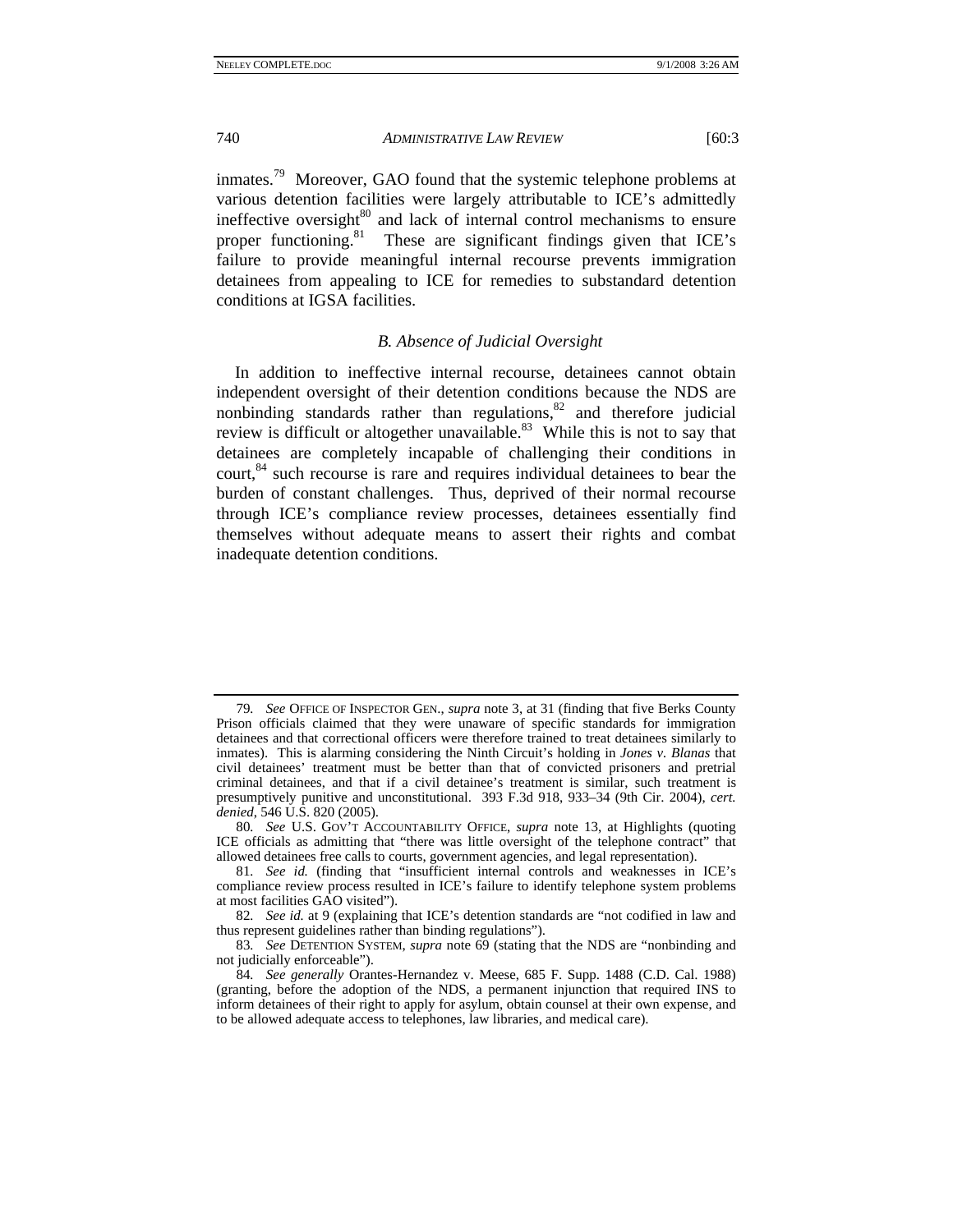#### III. ICE'S INACTION

#### *A. Evasive Response to Petition for Rulemaking*

In response to the current detention conditions, several immigration detainees have petitioned DHS for relief.<sup>85</sup> After observing the detainees' inadequate detention conditions through its Keeping Hope Alive program, <sup>86</sup> that National Immigration Project (NIP) petitioned DHS to initiate a notice-<br>and-comment rulemaking.<sup>87</sup> Numerous organizations, including the Numerous organizations, including the American Bar Association, filed letters in support of NIP's petition.<sup>88</sup> While ICE has not yet made a formal decision, $\frac{89}{3}$  it has agreed to consider the petition. $90$  Nevertheless, ICE did express significant reservations, believing that regulations would reduce flexibility and consume valuable resources.91 Accordingly, ICE has delayed the promulgation of the NDS regulations for over a year, and the future prospects are uncertain.

### *B. ICE's Authority to Promulgate Rules*

Pursuant to Title 8 of the *United States Code*, the Secretary of Homeland Security possesses the authority and obligation to promulgate regulations governing immigration detention, and this obligation is equally forceful in the IGSA context.<sup>92</sup> When Congress authorized the Secretary of Homeland

 89. Julie Myers, Responses to S. Comm. on Homeland Security and Government Affairs Pre-hearing Questionnaire for the Nomination of Julie Myers to be Assistant Secretary, Department of Homeland Security 62,109 (July 26, 2007) (on file with author).

90*. See* Letter from Michael Chertoff, Sec'y, Dep't of Homeland Sec., to Karen J. Mathis, President, Am. Bar Ass'n (Mar. 19, 2007) (on file with author) (responding that DHS regards full NDS compliance to be an important priority and that DHS will "consider the request that the NDS be formally codified").

91*. See id.* ("[A]n NDS-related rulemaking would be a lengthy and resource-intensive process. Moreover, once implemented, updating the regulation would be equally laborious and protracted, thereby undermining agency flexibility to respond to changed circumstances or crises."); *see also* Myers, *supra* note 89, at 62 (stating that ICE has taken several steps to improve oversight, training, and compliance that would have been more difficult to implement with regulations in place).

<sup>85</sup>*. See* WISHNIE, *supra* note 20, at 7–8 (arguing that DHS has the experience and expertise to promulgate regulations that will allow for meaningful enforcement).

 <sup>86.</sup> The Keeping Hope Alive program provides legal assistance to immigration detainees by, *inter alia*, bringing class action lawsuits in cases of abused detainees. *Id*. at 1.

<sup>87</sup>*. See id.* (requesting that DHS "initiate a rulemaking proceeding pursuant to the Administrative Procedures [sic] Act, 5 U.S.C. § 553, to promulgate regulations governing detention standards for immigration detainees").

<sup>88</sup>*. See, e.g.*, Letter from Karen J. Mathis, President, Am. Bar Ass'n, to Michael Chertoff, Sec'y, Dep't of Homeland Sec., 1 (Jan. 31, 2007), *available at* http://www.abanet.org/poladv/letters/immigration/2007jan31\_detenstandards\_l.pdf (supporting the NIP petition for rulemaking because "it has become clear that the lack of a legal enforcement mechanism for the detention standards has seriously undermined their effectiveness").

<sup>92</sup>*. See* 8 U.S.C. § 1103(a)(1) (2006) (charging the Secretary with the administration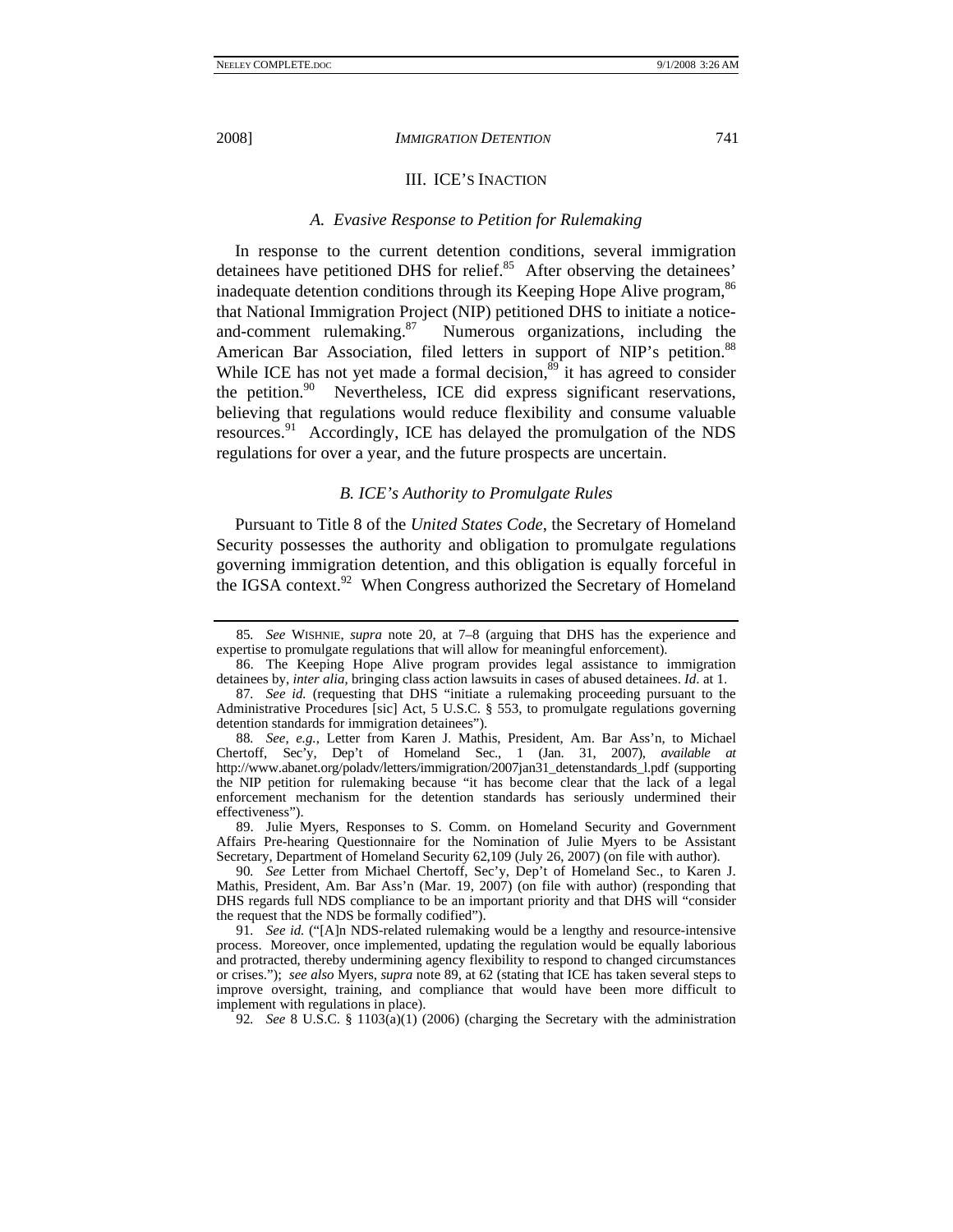Security to enter into IGSAs with local jails,  $93$  it also authorized the Secretary to expend funds necessary to cover the costs of immigration detention at IGSA facilities.<sup>94</sup> Thus, DHS does not relinquish authority to issue regulations governing IGSA facilities simply because local jails exercise immediate control over detainees.<sup>95</sup>

Despite this obligation, the Secretary has promulgated regulations that provide relatively few guarantees concerning detention conditions.<sup>96</sup>

### *C. Case for Compelling ICE to Promulgate Rules*

While it is not possible to bring a claim against ICE for noncompliance with the NDS, detainees have a potential case against ICE for agency inaction with regard to the NIP rulemaking petition. Under the APA, immigration detainees could reasonably argue that ICE has failed to act by not promulgating binding regulations for IGSA facilities.<sup>97</sup> Under this argument, a reasonable remedy would be for the court to compel ICE to

94*. See* 8 U.S.C. § 1103(a)(11)(A) (2006) (authorizing the expenditure of funds for "necessary clothing, medical care, necessary guard hire, and the housing, care, and security of persons detained . . . pursuant to Federal law under an agreement with a State or political subdivision of a State").

95*. See* Roman v. Ashcroft, 340 F.3d 314, 320 (6th Cir. 2003). *Roman* held the following:

[I]t is clear that INS does not vest the power over detained aliens in the wardens of detention facilities because the INS relies on state and local governments to house federal INS detainees. Whatever daily control state and local governments have over federal INS detainees, they have that control solely pursuant to the direction of the INS.

*Id. See also* ACLU of N.J., Inc. v. County of Hudson, 799 A.2d 629, 654 (N.J. Super. Ct. App. Div. 2002) (finding that "while the State possesses sovereign authority over the operation of its jails, it may not operate them, in respect of INS detainees, in any way that derogates the federal government's exclusive and expressed interest in regulating aliens").

96*. See, e.g.*, 8 C.F.R. § 235.3(e) (2007) (providing that an alien may be detained only in facilities that meet four mandatory criteria: twenty-four hour supervision, compliance with safety and emergency codes, food service, and availability of emergency medical care); *see also* 8 C.F.R. § 215.4(a)–(b) (2007) (providing a detainee a "right to be represented, at no expense to the government, by counsel of his own choosing").

97*. See* 8 U.S.C. § 1103(a)(3) (2000) (directing the Secretary of Homeland Security to establish regulations carrying out his authority under the INA); *see also* 5 U.S.C. § 702 (2000) (granting a right of judicial review to any person suffering a legal wrong because of, among other things, an agency's failure to act).

and enforcement of all "laws relating to the immigration and naturalization of aliens"); *see also* 8 U.S.C. § 1103(a)(3) (2006) (requiring that the Secretary "establish such regulations . . . as he deems necessary for carrying out his authority under the provisions" of the Immigration and Nationality Act (INA)).

<sup>93</sup>*. See* 8 U.S.C. § 1231(g) (2006) (requiring the Attorney General to "arrange for appropriate places of detention for aliens detained pending removal or a decision on removal" and to consider, prior to constructing a new detention facility, "the availability for purchase or lease of any existing prison, jail, detention center, or other comparable facility suitable for such use"); *see also* 6 U.S.C. § 251(2) (2006) (transferring the detention functions from the Attorney General and INS to DHS and the Secretary of Homeland Security).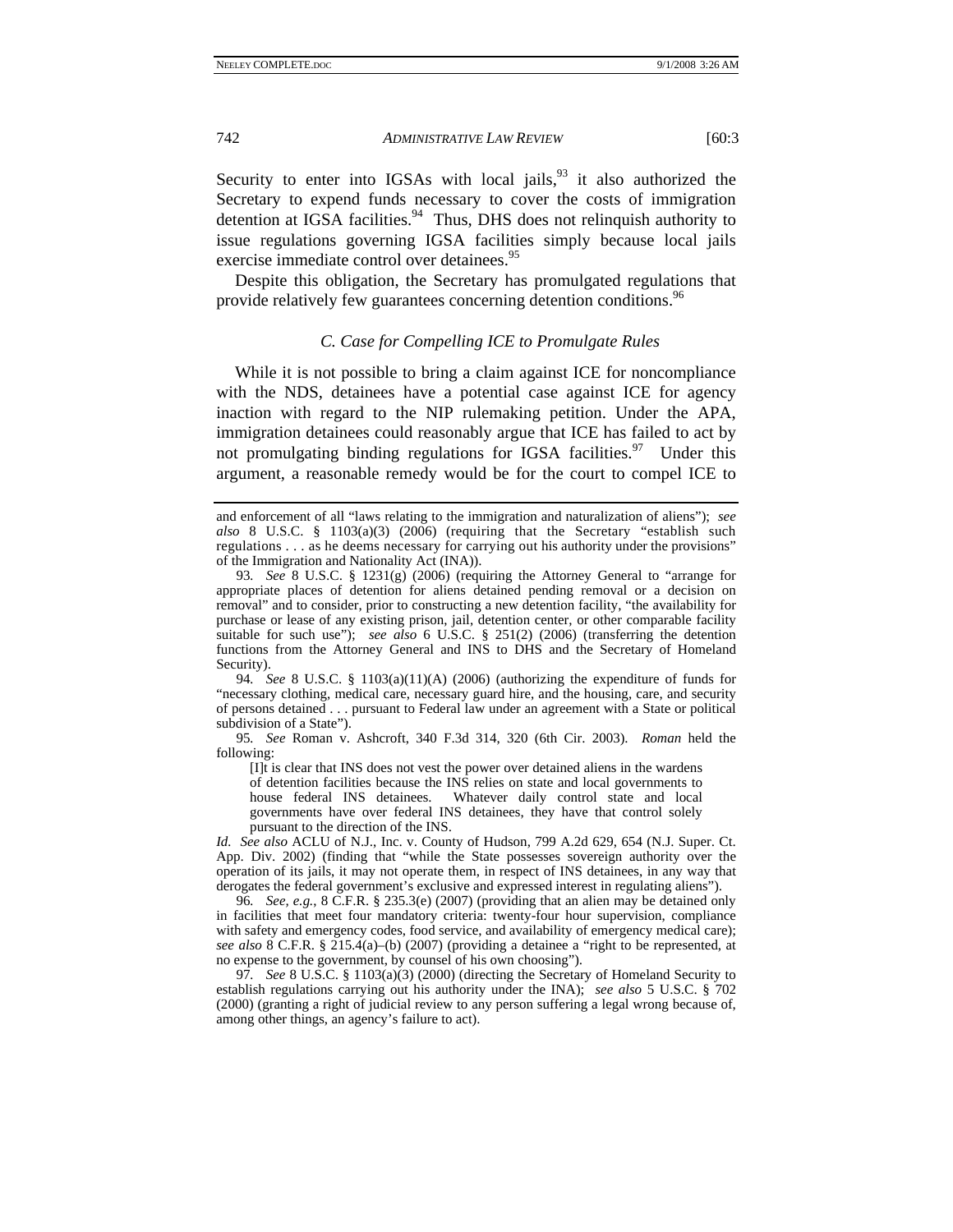promulgate regulations on the ground that ICE has unlawfully withheld the regulations or that ICE's failure to promulgate is an abuse of discretion.<sup>98</sup> While ICE has substantial discretion to allocate its resources,  $99$  it is likely an abuse of that discretion not to enforce its standards at IGSA facilities while simultaneously relying predominantly on those facilities to house the majority of immigration detainees.

## *1. Availability of Judicial Review*

To successfully bring a claim against ICE for its inaction regarding IGSA facilities, the first step is for detainees to establish that judicial review of ICE's inaction is available.<sup>100</sup> To do so, detainees must show, pursuant to § 701(a) of the APA, that the Immigration and Nationality Act (INA) does not preclude judicial review and that ICE's failure to promulgate the NDS as regulations is not committed to ICE's discretion by  $law.<sup>101</sup>$ 

Detainees may reasonably argue that the INA does not preclude judicial review of ICE's inaction. While the INA does contain a broad jurisdictionstripping provision for discretionary decisions,<sup>102</sup> ICE's obligation to promulgate regulations is not contained within the subchapters to which the provision applies.<sup>103</sup> ICE also cannot assert its general discretion to interpret the INA, as such discretion is not specifically delineated in the INA itself.104 Moreover, a court must interpret the provision in light of

<sup>98</sup>*. See* 5 U.S.C. § 706(1)–(2) (2000) (allowing courts to compel agency action that is unlawfully withheld or unreasonably delayed and to set aside agency actions that are arbitrary, capricious, or an abuse of discretion). *But see In re* Bluewater Network, 234 F.3d 1305, 1315 (D.C. Cir. 2000) (stating that a writ of mandamus under § 706 is an extraordinary remedy that is used for only the most blatant violations of a clear duty).

<sup>99</sup>*. See* Massachusetts v. EPA, 127 S. Ct. 1438, 1459 (2007) (stating that "an agency has broad discretion to choose how best to marshal its limited resources and personnel to carry out its delegated responsibilities").

<sup>100</sup>*. See* Heckler v. Chaney, 470 U.S. 821, 828 (1985) (holding that while the APA does provide judicial review for agency inaction, a party must first show that judicial review is available under § 701(a) of the APA).

<sup>101</sup>*. See* 5 U.S.C. § 701(a) (2000) (providing that judicial review of agency action is available "except to the extent that  $-(1)$  statutes preclude judicial review; or (2) agency action is committed to agency discretion by law").

<sup>102</sup>*. See* 8 U.S.C. § 1252(a)(2)(B)(ii) (2006) (removing jurisdiction for any decision or action of the Attorney General "the authority for which is specified under this subchapter [8 U.S.C. §§ 1151–1378] to be in the discretion of the Attorney General").

<sup>103</sup>*. See* Khan v. Att'y Gen. of the U.S., 448 F.3d 226, 230 (3d Cir. 2006) (explaining that §  $1252(a)(2)(B)(ii)$  removes jurisdiction only for decisions that are specified as discretionary within the appropriate subchapter, namely §§ 1151–1378). The provision which requires the Secretary of Homeland Security to promulgate regulations,  $\S 1103(a)(3)$ , does not fall within that subchapter.

<sup>104</sup>*. See* Soltane v. U.S. Dep't of Justice, 381 F.3d 143, 146–48 (3d Cir. 2004) (explaining that statutory language must specifically provide discretionary authority for the particular action before the jurisdictional bar applies and that Congress did not intend for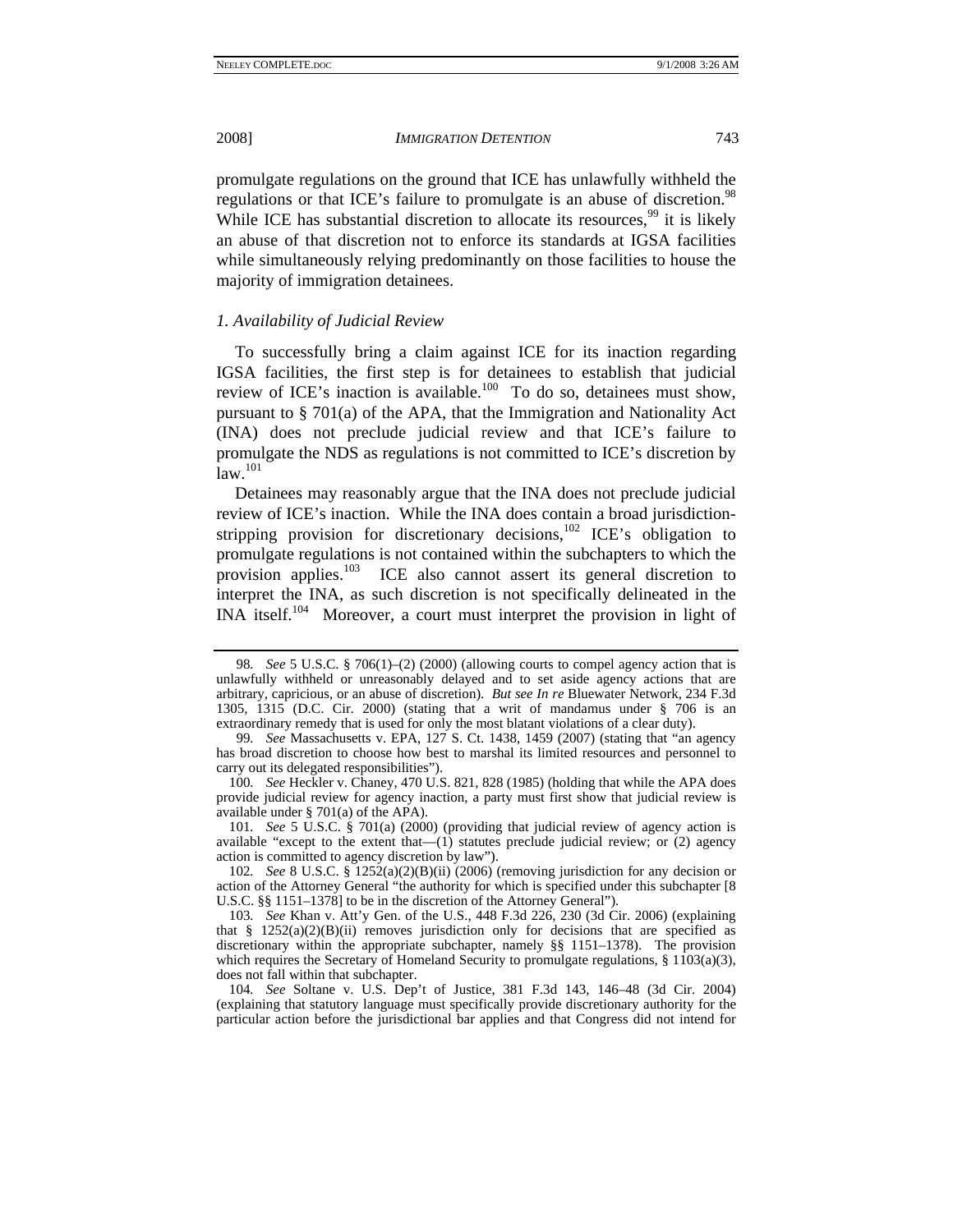"the strong presumption in favor of judicial review of administrative action"105 and the tendency to construe ambiguities in favor of immigrants.<sup>106</sup>

Detainees can also demonstrate that ICE's decision to promulgate the NDS regulations is not committed to agency discretion by law.<sup>107</sup> Although courts are reluctant to interfere with an agency's decisions regarding how to best allocate its limited resources,<sup>108</sup> when a court has manageable standards to apply to the agency's actions, the action is not committed to agency discretion.<sup>109</sup>

Applying this analysis in *Heckler v. Chaney*,<sup>110</sup> the Supreme Court found that an agency's refusal to bring an enforcement action is generally unsuitable for judicial review. $111$  The Court upheld the Food and Drug Administration's (FDA) refusal of inmates' petitions to prevent the use of lethal injection drugs on the ground that the drugs were not approved for such use.<sup>112</sup> In reaching this conclusion, the Court relied on a variety of factors, including the agency's allocation of resources and ordering of priorities.<sup>113</sup>

Significantly, application of the *Heckler* factors to ICE's inaction regarding the NIP rulemaking petition demonstrates that the decision to promulgate NDS regulations is not committed to ICE's discretion by law. First, while ICE does exercise substantial discretion over its resources, it is not likely that Congress intended such discretion to permit ICE to avoid the

<sup>§</sup>  $1252(a)(2)(B)(ii)$  to allow agencies to avoid judicial review by relying on broad incumbent discretion to interpret statutory language).

 <sup>105.</sup> Arar v. Ashcroft, 414 F. Supp. 2d 250, 267 (E.D.N.Y. 2006) (citing INS v. St. Cyr, 533 U.S. 289, 298 (2001)) (internal quotation marks omitted).

<sup>106</sup>*. See id.* (citing to the immigration rule of lenity caseline, which stands for the proposition that ambiguities in deportation statutes should be construed in favor of aliens).

<sup>107</sup>*. See* Heckler v. Chaney, 470 U.S. 821, 830 (1985) (stating that action is committed to an agency's discretion by law "if no judicially manageable standards are available for judging how and when an agency should exercise its discretion").

<sup>108</sup>*. See id.* at 831 (expressing concern over the "complicated balancing" involved in an agency's decision not to enforce and the incumbent difficulties an agency faces in determining how best to spend its resources).

<sup>109</sup>*. See id.* at 830 (explaining that "if no judicially manageable standards are available for judging how and when an agency should exercise its discretion, then it is impossible to evaluate agency action for 'abuse of discretion'").

 <sup>110. 470</sup> U.S. 821 (1985).

<sup>111</sup>*. See id.* at 831 ("This Court has recognized on several occasions over many years that an agency's decision not to prosecute or enforce . . . is a decision generally committed to an agency's absolute discretion.").

<sup>112</sup>*. See id.* at 823 (holding that FDA's decision not to take enforcement action was not subject to review).

<sup>113</sup>*. See id.* at 831–32 (stating that an agency's decision not to enforce involves decisions concerning allotment and prioritization of resources, and noting the fact that "when an agency refuses to act it generally does not exercise its *coercive* power over an individual's liberty or property rights").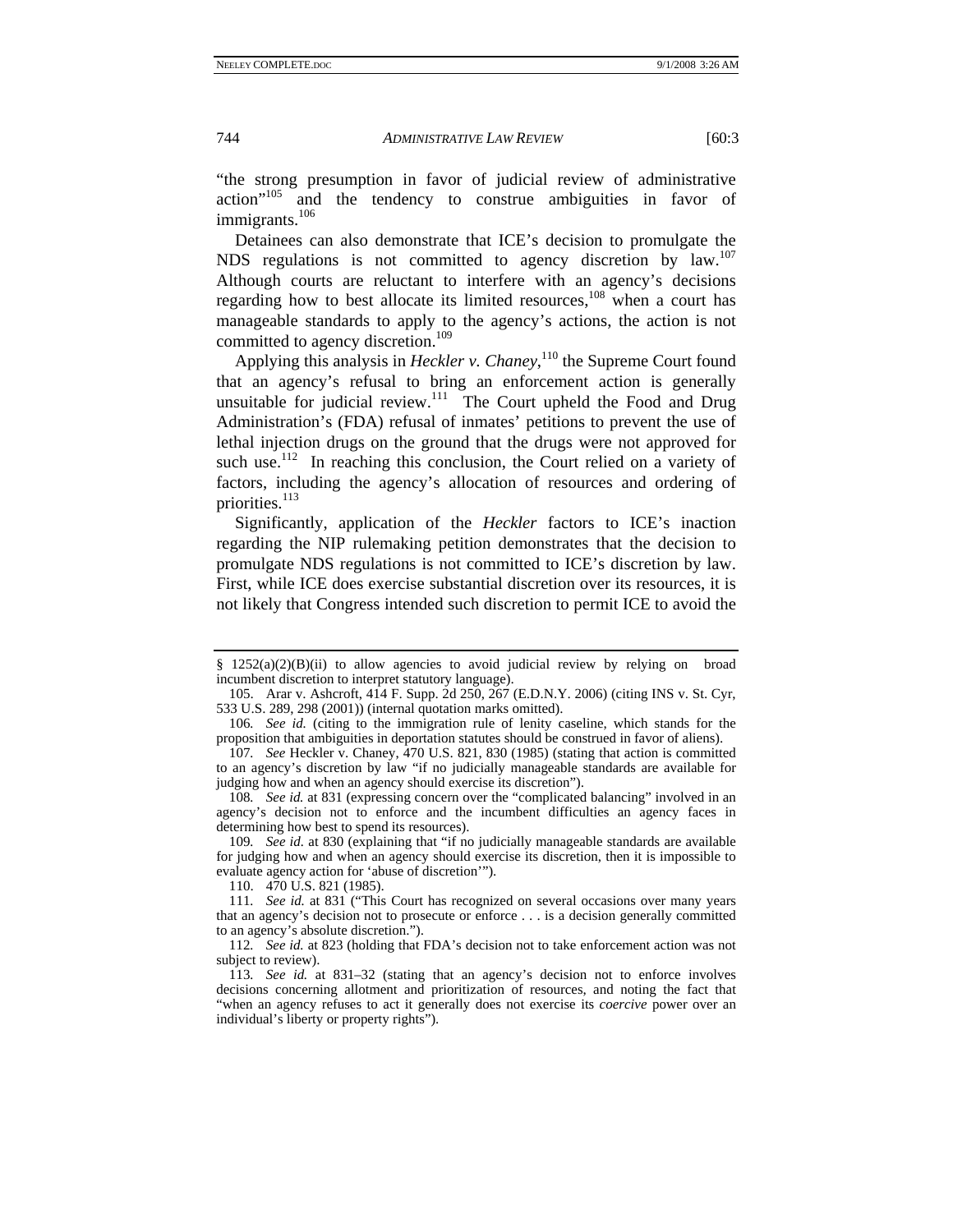statutory mandate of promulgating regulations governing detention conditions.114 Second, whereas an agency generally does not infringe upon a person's liberty or property rights when it refuses to act, that is not the case here.<sup>115</sup> Given the actual conditions that detainees face at IGSA facilities, ICE's failure to enforce the NDS is a real and substantial infringement of detainees' liberty and property rights. Third, while agency enforcement decisions may be akin to prosecutorial discretion,  ${}^{116}$  ICE's refusal to enforce the NDS in IGSA facilities, given ICE's prevalent use of those facilities, is extreme enough to conclude that ICE has abdicated its responsibilities.<sup>117</sup>

Additionally, it is important to note that if ICE had refused or denied the NIP petition for rulemaking, ICE's refusal, and its reasoning, undoubtedly would be reviewable.<sup>118</sup> It would be difficult to suggest that ICE has complete discretion in responding to a petition for rulemaking until it actually responds.

#### *2. Merits of the Case*

Having established that judicial review is available, detainees then have the difficult task of persuading a court to compel ICE to act under § 706 of the APA.

In *Norton v. Southern Utah Wilderness Alliance*,<sup>119</sup> the Supreme Court established a high burden of persuasion for compelling agency action.<sup>120</sup> At issue in that case was whether the Secretary of the Interior and the Bureau of Land Management (BLM) failed to act by not preventing the use

119. 542 U.S. 55 (2004).

<sup>114</sup>*. See* Cass R. Sunstein, *Reviewing Agency Inaction After* Heckler v. Chaney, 52 U. CHI. L. REV. 653, 675 (1985) (arguing that "the problem of limited resources does not justify a broad rule immunizing inaction from judicial review").

<sup>115</sup>*. See* Barbara Hines, *An Overview of U.S. Immigration Law and Policy Since 9/11*, 12 TEX. HISP. J.L. & POL'Y 9, 20 (2006) (finding that many detainees are unable to deal with the stress of lengthy imprisonment and therefore give up the right to a deportation hearing, that detained immigrants have less access to legal representation because of reduced economic resources from detention and remote locations, and that prolonged detention negatively affects a detainee's chances of winning a deportation case).

<sup>116</sup>*. See Heckler*, 470 U.S. at 832 (recognizing the similarities between an agency's refusal to institute proceedings and the decision by a prosecutor of the Executive Branch not to indict, and finding that both decisions are the special province of the Executive).

<sup>117</sup>*. See id.* at 833 n.4 (expressing a willingness to find that judicial review is available when an agency has knowingly adopted such an extreme policy that it amounts to an "abdication of its statutory responsibilities").

<sup>118</sup>*. See* Massachusetts v. EPA, 127 S. Ct. 1438, 1459 (2007) (holding that "[r]efusals to promulgate rules are thus susceptible to judicial review, though such review is extremely limited and highly deferential") (internal quotation marks omitted).

<sup>120</sup>*. See id.* at 64 (explaining that § 706(1) claims to compel agency action will only succeed where a plaintiff can show that "an agency failed to take a *discrete* agency action that it is *required to take*").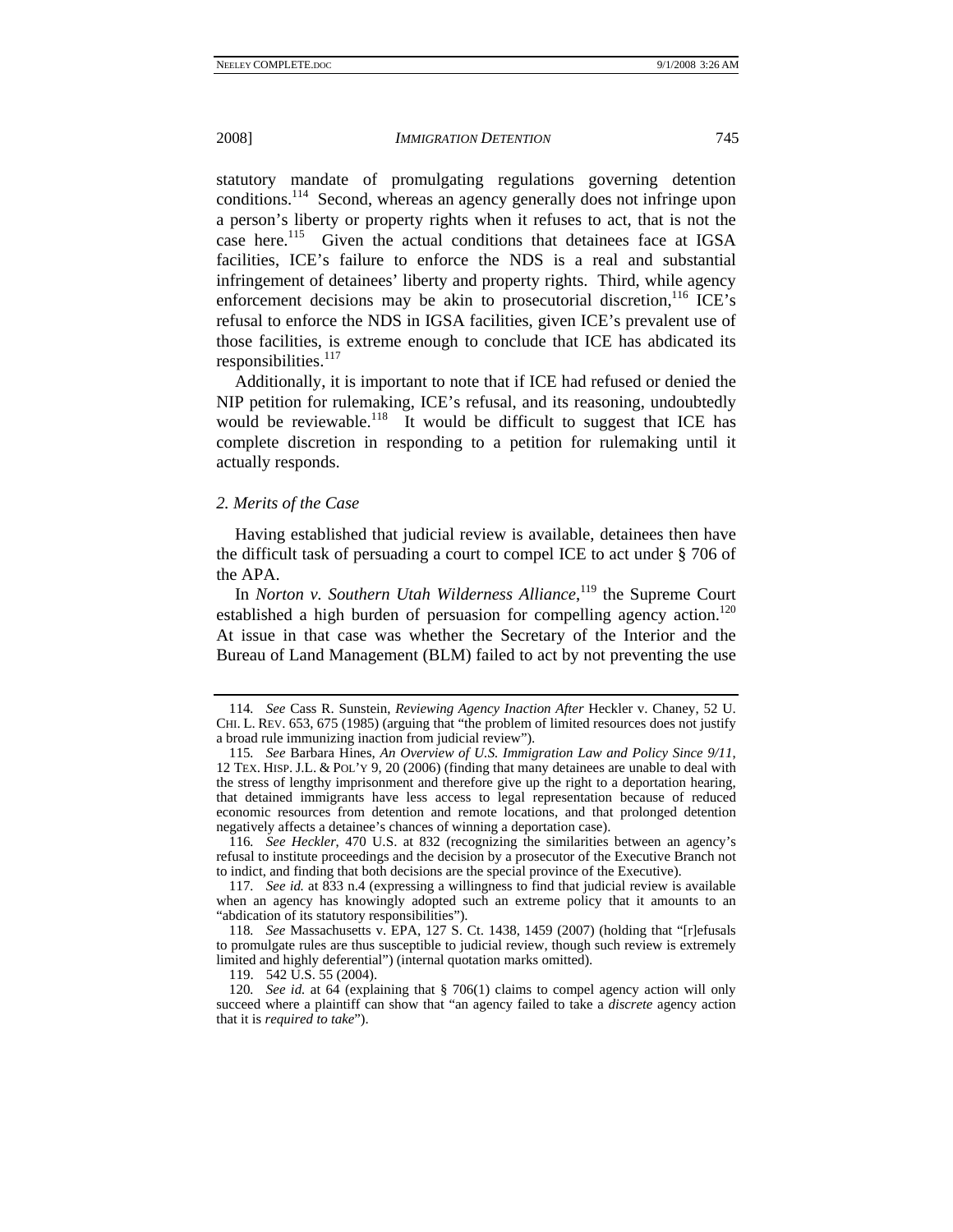of off-road vehicles on Utah public lands.<sup>121</sup> Finding that BLM did not fail to act, $122$  the Court held that when seeking to compel agency action, the action sought must be both discrete and legally required.<sup>123</sup> In other words, the aggrieved individual "must direct [his] attack against some particular agency action that causes [him] harm."<sup>124</sup> Accordingly, general compliance problems typically are not sufficiently discrete for a court to compel agency action. $125$ 

Contrary to the result in *Norton v. Southern Utah Wilderness Alliance*, which involved a broad land management directive,<sup>126</sup> the action that immigration detainees seek—namely a response to the rulemaking petition—is both sufficiently discrete and legally required. Accordingly, a court would be well within its discretion to compel ICE to promulgate the NDS. First, the NDS regulations are legally required because the Secretary of Homeland Security has the clear duty to promulgate regulations that carry out the purposes and intentions of the various immigration laws.<sup>127</sup> The obligation to provide adequate detention conditions is thus statutorily required,<sup>128</sup> and cannot reasonably be considered as discretionary.<sup>129</sup> Additionally, ICE's response to the rulemaking petition is legally required and therefore cannot be withheld unreasonably.<sup>130</sup>

124*. Id.* at 64 (citing Lujan v. Nat'l Wildlife Fed'n, 497 U.S. 871, 891 (1990)) (internal quotation marks omitted).

125*. Id.* at 66–67 (explaining that if general deficiencies in compliance were sufficient, then courts would necessarily entangle themselves in an agency's functions); *see also* Sunstein, *supra* note 114, at 682–83 (asserting that an argument that an agency acted arbitrarily simply because it failed to act against a particular violation of the relevant statute presents the weakest claim for reviewability).

126*. See* Norton v. S. Utah Wilderness Alliance, 542 U.S. at 58 (describing BLM's task of "multiple use management" as an "enormously complicated task of striking a balance among the many competing uses to which land can be put").

127*. See* 8 U.S.C. § 1103(a)(3) (2006) (stating that the Secretary of Homeland Security "shall establish such regulations" and "issue such instructions" necessary to execute his duties of enforcing the immigration laws).

128*. See* 8 U.S.C. § 1231(g)(1) (2006) (requiring the Secretary of Homeland Security to "arrange for appropriate places of detention for aliens detained pending removal or a decision on removal").

129*. See S. Utah Wilderness Alliance*, 542 U.S. at 64 (explaining that a court can only compel "a ministerial or non-discretionary act") (internal quotation marks omitted).

130*. See* 5 U.S.C. § 553(e) (2006) ("Each agency shall give an interested person the

<sup>121</sup>*. See id.* at 60 (discussing the alliance's requested relief in light of BLM's inaction).

<sup>122</sup>*. See id.* at 67 (holding that BLM did not fail to act by allowing off-road vehicles because BLM enjoyed significant discretion in implementing the Wilderness Act, and because "[t]he prospect of pervasive oversight by federal courts over the manner and pace of agency compliance . . . is not contemplated by the APA").

<sup>123</sup>*. See id.* at 63 (describing an exemplary discrete failure to act as a failure to promulgate a rule, and a legally required action as an unequivocal command); *see also id.* at 66 (explaining that the purposes of the limitations to compelling agency action are "to protect agencies from undue judicial interference with their lawful discretion, and to avoid judicial entanglement in abstract policy disagreements which courts lack both expertise and information to resolve").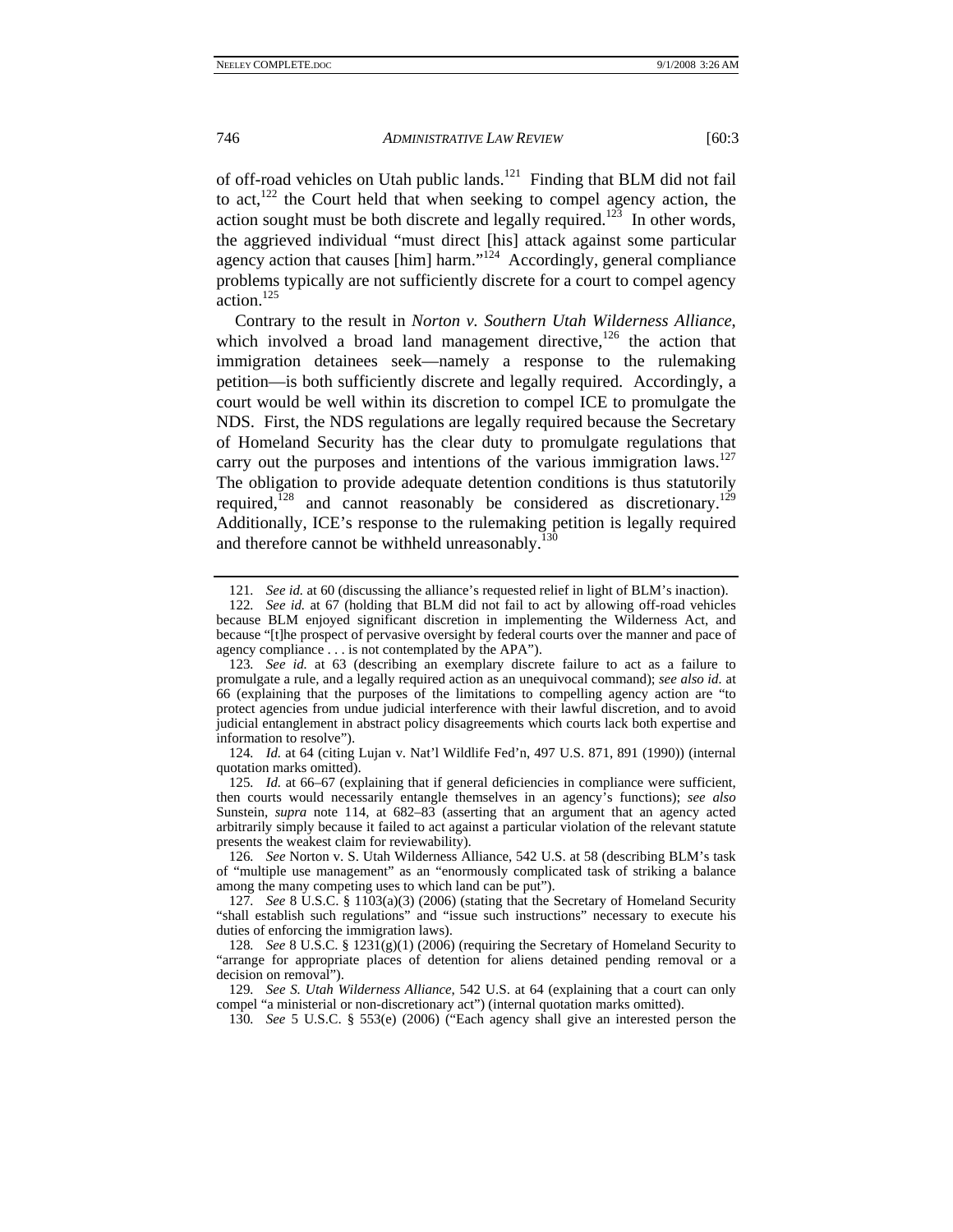Second, because detainees likely would seek a writ of mandamus to compell ICE to promulgate the NDS as regulations or to at least respond to the NIP rulemaking petition, the action sought would be discrete and would not be an attack based on general noncompliance.<sup>131</sup>

Third, ICE's action is truly a failure to act because, for seven years,  $^{132}$ ICE has neither enforced its own standards nor promulgated binding regulations that could be enforced by the courts.<sup>133</sup>

Fourth, a court can compel ICE to act without mandating how ICE must act.134 The problem with IGSA facilities is not the manner of enforcement at the facility, but rather the complete lack of enforcement. Thus, a court can compel ICE to promulgate the NDS as binding regulations for IGSA facilities while leaving ICE free to determine the best manner of enforcement.

#### **CONCLUSION**

Detainees should utilize their potential APA claim for compelling ICE to promulgate the NDS as binding regulations. NDS regulations are the most viable option for providing meaningful relief to detainees suffering from inadequate detention conditions. While ICE could strengthen the IGSA contractual requirements relating to conditions of detention, this likely would have little effect, as ICE is reluctant to actually terminate an IGSA for noncompliance because of its dependence on such facilities. It is also unlikely that Congress could, or would, authorize the construction of additional federal detention facilities given the immediate demand for detention bed space and Congress's stated preference for utilizing IGSA facilities.<sup>135</sup> ICE almost certainly will continue to use IGSA facilities; if anything, it may increase the number of such facilities as the number of detainees rises.

right to petition for the issuance, amendment, or repeal of a rule."); *see also* Massachusetts v. EPA, 127 S. Ct. 1438, 1459 (2007) (explaining that an agency's refusal to promulgate is "subject to special formalities, including a public explanation").

<sup>131</sup>*. See S. Utah Wilderness Alliance*, 542 U.S. at 66 (finding that the action sought from BLM was not discrete where the plaintiff complained primarily of noncompliance and was not seeking a concrete action).

 <sup>132.</sup> The NDS were applied to detention facilities in 2000. DETENTION OPERATIONS MANUAL, *supra* note 1.

<sup>133</sup>*. See S. Utah Wilderness Alliance*, 542 U.S. at 63 (describing a failure to act as "simply the omission of an action without formally rejecting a request—for example, the failure to promulgate a rule or take some decision by a statutory deadline").

<sup>134</sup>*. See id.* at 64 (explaining that § 706(1) of the APA only allows a court to compel agency action "without directing *how* it shall act") (citation omitted).

<sup>135</sup>*. See* 8 U.S.C. § 1231(g)(2) (2000) ("Prior to initiating any project for the construction of any new detention facility for the Service, the Commissioner shall consider the availability for purchase or lease of any existing prison, jail, detention center, or other comparable facility suitable for such use.").